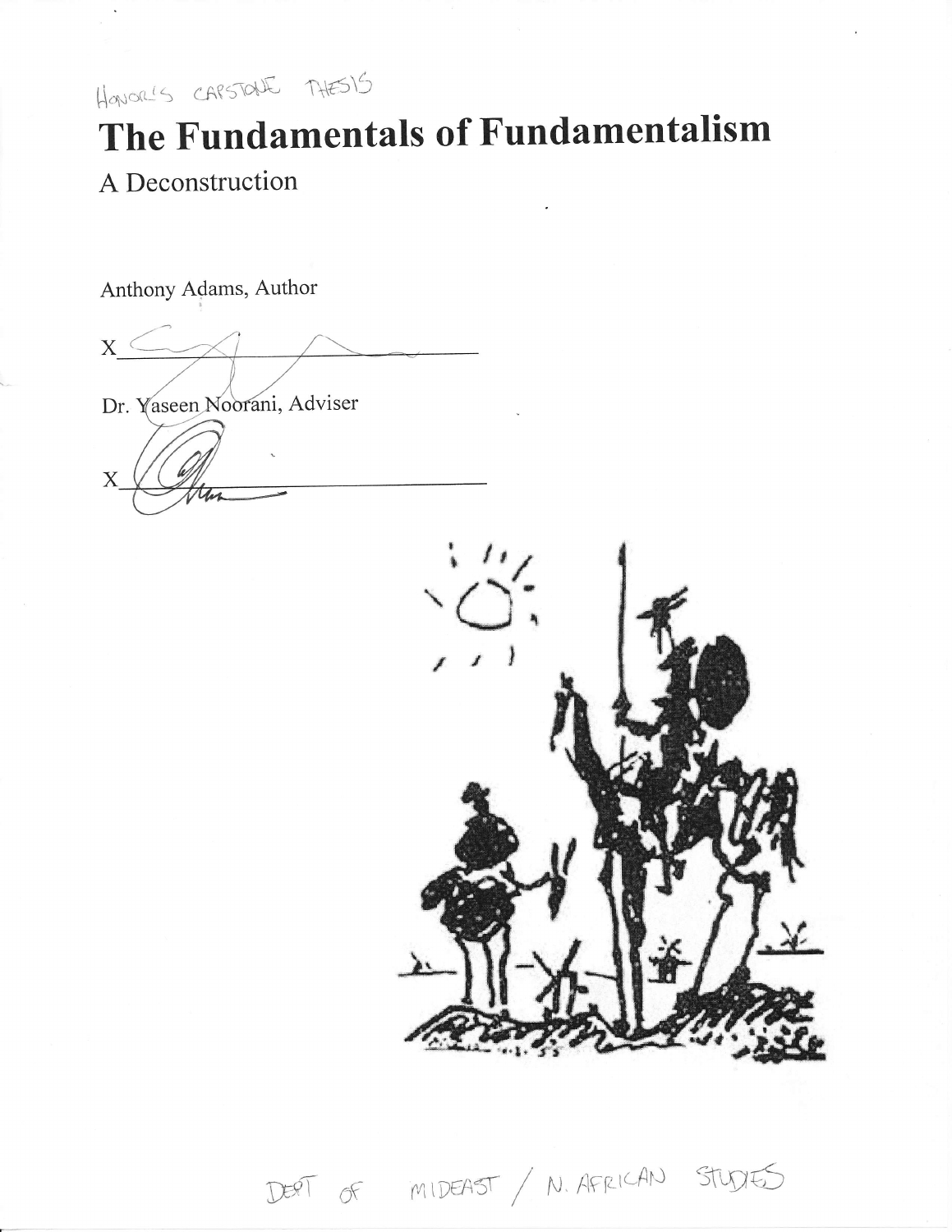# **Abstract: The Fundamentals of Fundamentalism** (A Deconstruction)

*Department of Mideast and North African Studies, Honor's Capstone Thesis* 

Anthony Adams, Author Dr. Yaseen Noorani, Advisor

 This work attempts to radically redefine religious fundamentalism and its relation to modernity; this process unfolds in three stages. First, we demonstrate the incoherence of the standard characterizations in light of a number of factual trends. We explore the various ways intellectuals have attempted to refine and adapt the standard definition in order to accommodate these facts, and the ways in which these attempts ultimately fail.

 The second stage is a semantic deconstruction of the term. We posit that essential problems with the standard definition arose as a result of inappropriately drawing normative conclusions from descriptive claims, paired with an unjustifiably narrow definition of who constitutes as a fundamentalist. Moreover, we analyze how the term "religious fundamentalism" is typically used in a political fashion. Finally, we demonstrate that the typical definition of religious fundamentalism is more properly understood as a characterization of mass-movements, more generally.

 Our conclusions are as follows: all ideologies are fundamentalist, in nature. Religious fundamentalism is *not* opposed to modernity. In fact, secularism and religious fundamentalism are simply competing interpretations of modernism. Accordingly, modernization will necessarily be accompanied by an *increase* in religious fundamentalism. Therefore, we must rethink what it means to combat extremism and the value of modernization.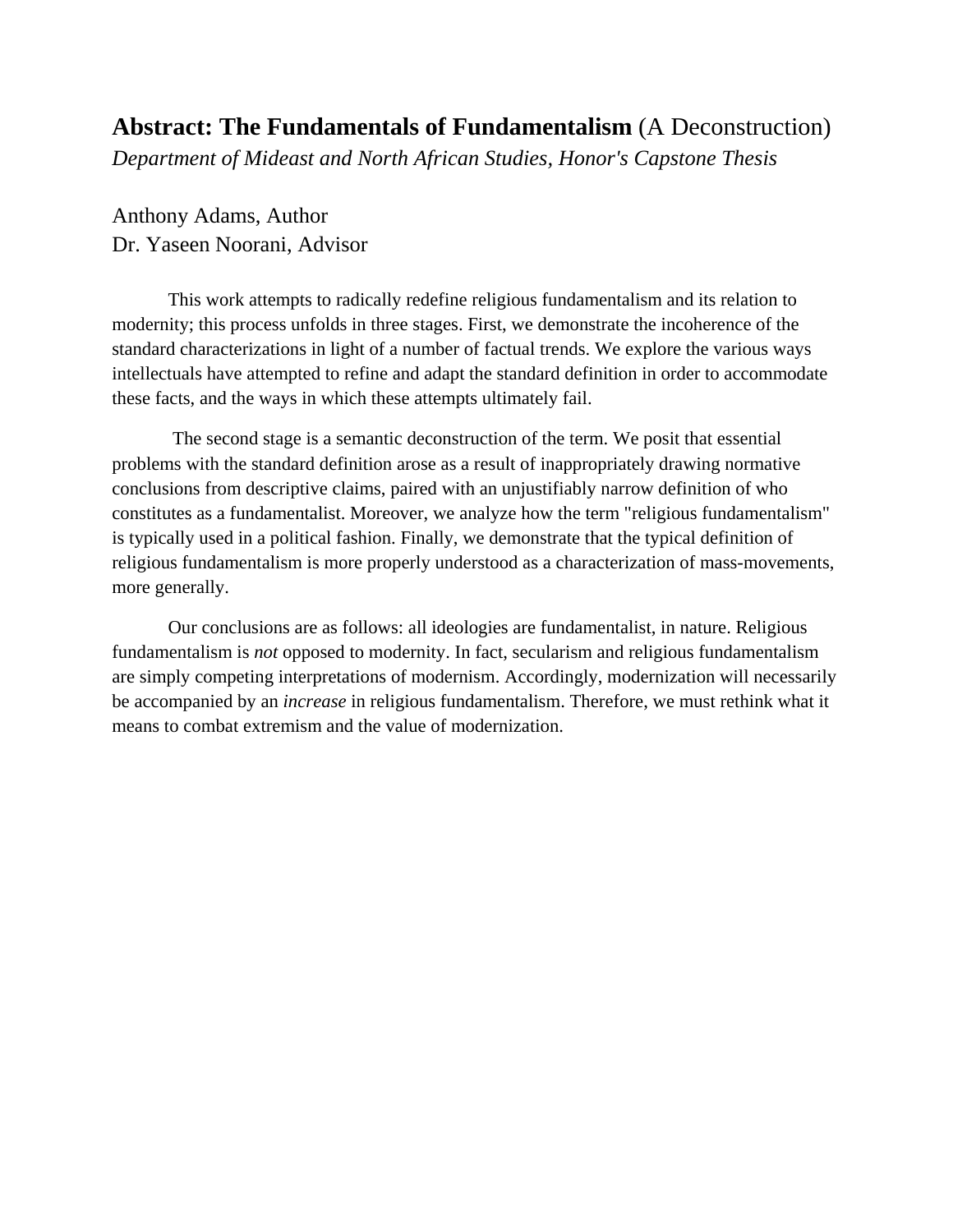

In the Name of God, the Gracious, the Merciful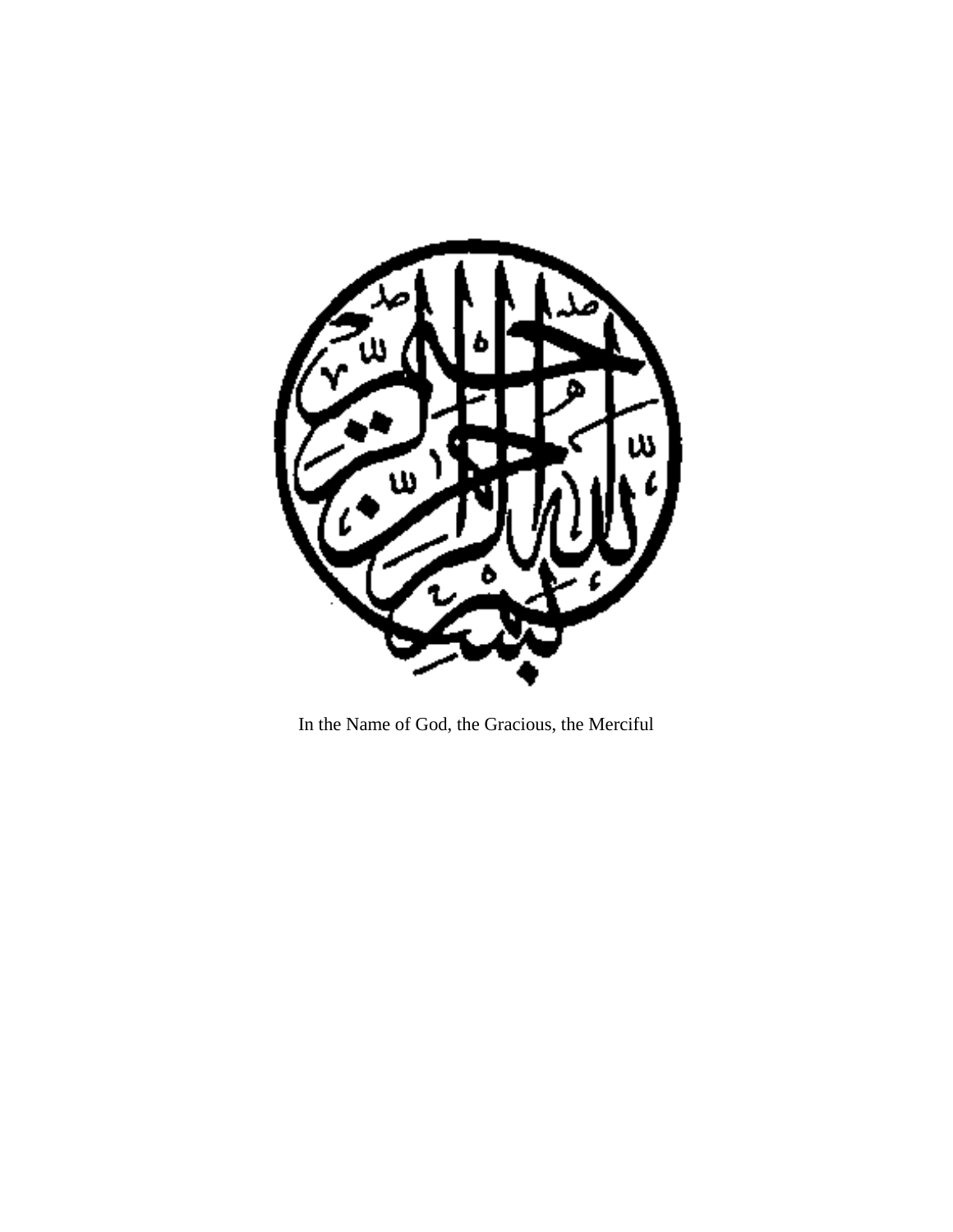# **Table of Contents**

- I. Introduction: Contemporary Failures in the Project of Modernity… 1
- II. Struggle & Adaptation… 3
- III. Excursus: Modernity… 4
- IV. Fundamentally Modern… 7
- V. At Last, Definition… 10
- VI. No Stone Left Unturned… 13
- VII. Conclusions… 17
- VIII. References… 19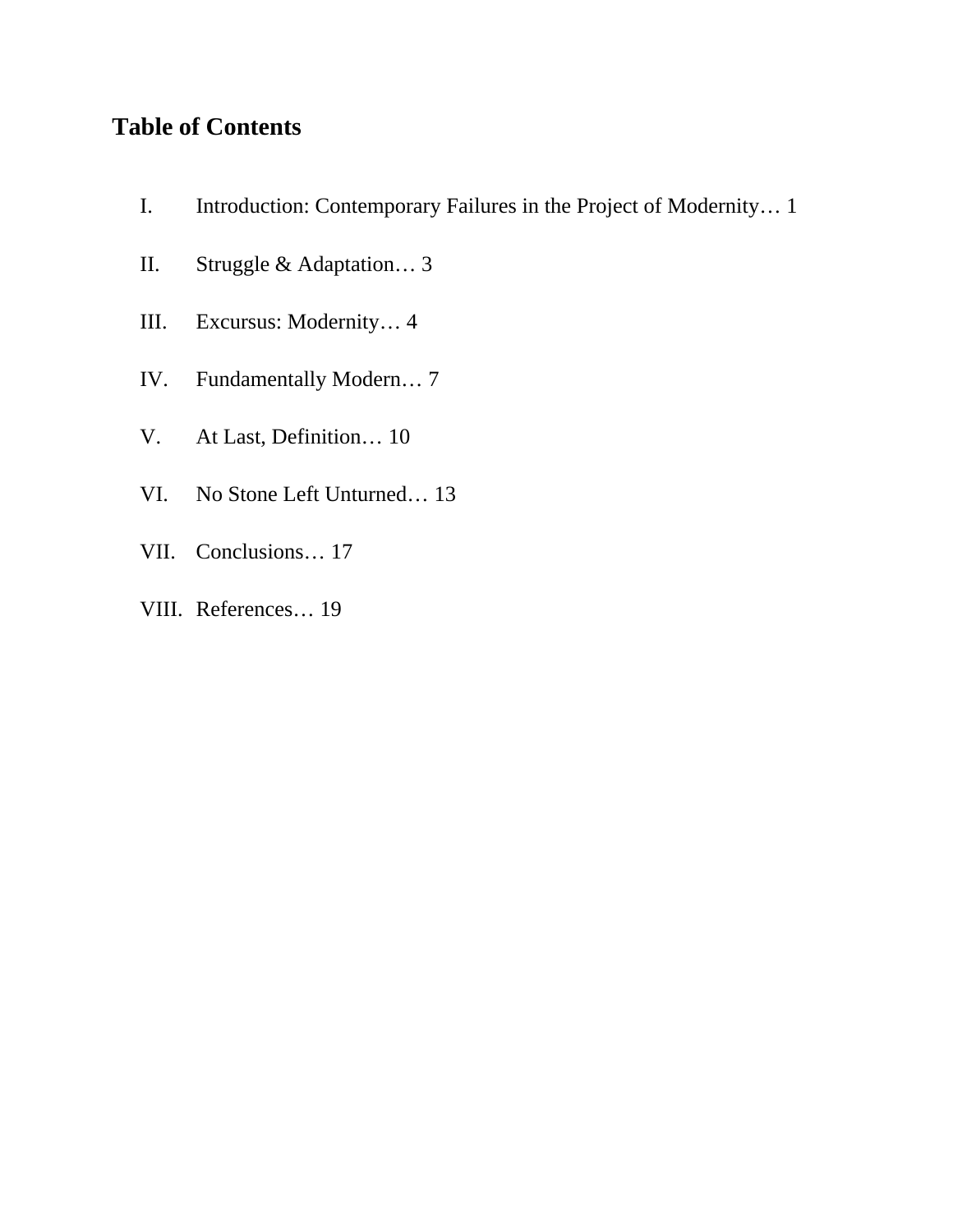#### **Contemporary Failures in the Project of Modernity**

 Historically speaking, religious fundamentalism and modernity developed contemporaneously; as the world grew more modern, we have seen a rise in fundamentalist groups. The typical explanation of this relationship is that fundamentalism is an antagonistic response to modernity on the part of minority groups who feel threatened by the encroachment of the "modern world" and its values. This narrative has been largely shaped by the American Academy of Arts and Sciences' *Fundamentalism Project*, spearheaded by Martin E. Marty and R. Scott Appleby. The research of this project, which involved a host of authors from all over the world, was primarily undertaken between 1987 and 1995; six years after the conclusion of the project, in the wake of the September  $11<sup>th</sup>$  attacks, rather than rethinking the paradigms set up by this project, its conclusions were further affirmed and propagated by everyone from politicians.<sup>1</sup> to intellectuals, to the media; there was even a booming market for Muslims<sup>2</sup> or people of "Islamic" origin<sup>3</sup> who wanted to support this narrative and argue for liberalizing Islam and the "Muslim World.<sup>4</sup>"

 The results have been disastrous. In our subsequent attempts to liberalize the Middle East, our actions have instead fostered radicalism throughout the region;<sup>5</sup> through destabilizing Iraq, America has empowered its professed enemies in Iran, and the *salafi* regime in Saudi Arabia (both of whom were checked, in a sense, by the policies of Saddam Hussein). Simultaneously, we have betrayed our own professed values domestically, undermining our own rights and freedoms in the name of security, bankrupting our own government to (re)build states in Afghanistan and Iraq.<sup>6</sup>

 $^1$  In the wake of the 9/11 attacks, President G.W. Bush repeatedly insisted that the terrorists hate America for its freedom. Others, such as Bernard Lewis (for instance, in his 2002, *What Went Wrong?: Western Impact and Middle Eastern Response*) suggested that the origin of terrorism is in *ressentiment* of the West paired with a sort of Napoleon complex in the part of the Islamists. This thesis would increasingly frame the post-9/11 narrative on terrorism.

<sup>&</sup>lt;sup>2</sup> For instance Fatima Mernissi's 2002 *Islam and Democracy: Fear of the Modern World*.<br><sup>3</sup> For instance, Brigitte Gabriel or Ayaan Hirsi Ali. Probably the most exemplary of this sort of work was Tariq Ali's 2002 *Clash of Fundamentalisms: Crusades, Jihads, and Modernity*. While putting up a front of criticism to "the West," and Western Imperialism, he spends the bulk of the book advocating that Muslims *voluntarily adopt* the very ideologies and institutions America was trying to forcibly impose on them.

Similarly, while calling for respect for the Islamic tradition, he defines that tradition exclusively in terms of fringe views, ultimately advocating that Muslims adopt a modified version of Wahabism.

Regarding the broader tradition, he provides plenty of (decontextualized) ammunition for non‐Muslims to use in attacking the legitimacy of the religion; a non‐Muslim, persuaded by Dr. Ali's claims, would likely be substantially *less* inclined to learn more about Islam, or to view it with respect. Exacerbating these severe faults, the author never really resolves the issues he claims the work is designed to explore (specifically, answering why it is that so many Muslims sympathize with the terrorists and reject neo-liberalism)— despite the 400-page length of the book!<br>
<sup>4</sup> Thereby, reducing fundamentalism, it was held.<br>
<sup>5</sup> This dynamic has been well laid out in Michael Scheu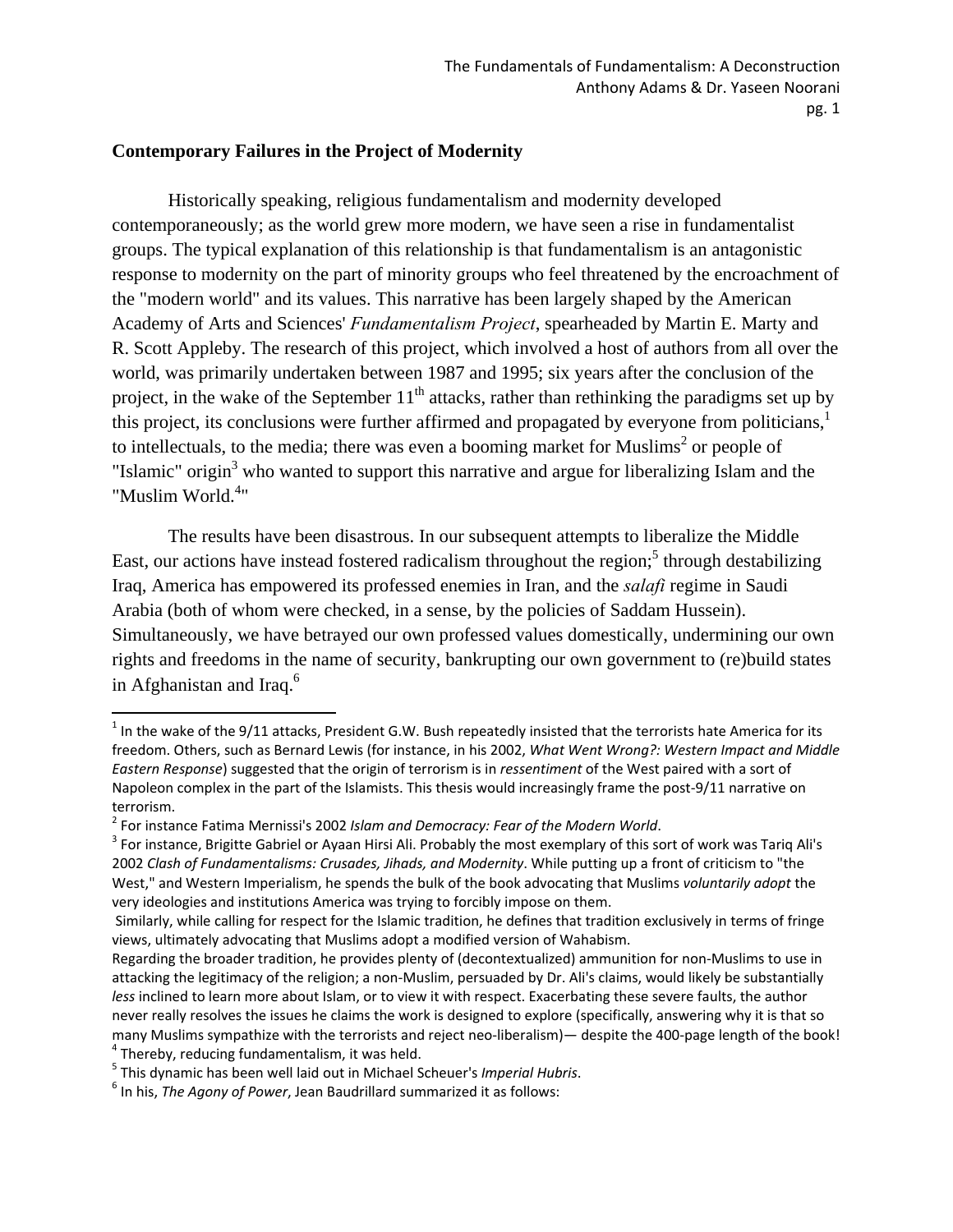Even in the wake of the Arab Spring revolutions, as democracy spreads in the Middle East, Islamist groups have been the primary political beneficiaries. And yet, from our current vantage point, more than a decade after the September  $11<sup>th</sup>$  attacks, and quarter century from the outset of the Fundamentalism Project, it is astonishing how little their essential view has been meaningfully or prominently challenged. Instead, the majority of research on fundamentalism has been, and continues to be, aimed at expanding on and refining their conclusions.

 Such reforms were necessitated by a couple of glaring paradoxes which seemed to render the standard narrative incoherent. In the first place, if religious fundamentalism were truly antagonistic to, and incompatible with, modernity, as the world grew increasingly modern, we would expect to see a decrease in fundamentalism worldwide.<sup>7</sup>

We have seen the opposite: despite the rise of democracy, the unchallenged dominance of capitalism, the ubiquity of secular states, etc. fundamentalist movements are increasing in number, are increasingly "mainstream" worldwide, and are exercising unprecedented influence on the modern political system.

 And more striking than the resurgence of religious fundamentalism is *where this resurgence is taking place*. If religious fundamentalism is, in fact, a hostile response to modernity, then the "heart" of the problem should be at the peripheries of the "modern world," i.e. in "developing nations.<sup>8</sup>" Instead, fundamentalism is just as prevalent in America and Europe as in Africa or the Mideast. Indeed, the fundamentalist influence on contemporary American politics would be difficult to overstate.

<u> 1989 - Johann Stein, marwolaethau a gweledydd a ganlad y ganlad y ganlad y ganlad y ganlad y ganlad y ganlad</u>

<sup>&</sup>quot;Every extension of hegemony is also an extension of terror. Let's be clear: beyond spectacular terrorism, terror should be seen as an infiltration, an internal convulsion, a form of power fighting itself… September 11-style terrorism has no truly objective causes or consequences— but it does have more profound ones. It is not a political event; it is a symbolic event…. We know that terrorism will not overthrow the world order. Its impact is much more subtle: a viral and elusive form that it shares with world power… All global culture is cannibalized by terror, by the discourse of terror. All information and media gravitate around it… Terror is like a rumor: self‐prophesying, self‐realizing. Once it moves to the other side, and grows more violent than violence, it becomes an autonomous form without origin—like Evil itself. It is irrepressible as well, because every form of "vigilance" aggravates the specter of terror. It is the paradox of every principle of precaution, and this principle has now been raised to the level of a global governing strategy. Security is quietly taking hold as a 'white terror' draining the system of its Western values: freedom, democracy, human rights. It is the diabolical trap laid by the terrorists, forcing democracies to sabotage themselves 'progressively.'"

p. 94- 7<br><sup>7</sup> In his October 2001 article, "The West Has Won: Radical Islam Can't Beat Democracy and Capitalism; We're Still at the End of History," Francis Fukuyama continued to insist that modern social and economic systems would inevitably render religious fundamentalism obsolete. Therein, he affirmed the narrative that fundamentalism was<br>a phenomenon of "regressive" populations who felt threatened by modernity.

<sup>&</sup>lt;sup>8</sup> Indeed, Marty et al. claim explicitly that fundamentalism arises in those regions wherein religion is the ideological basis or socio‐cultural context of society (*Fundamentalisms Observed*, p. 814). This empirical claim simply does not seem reconcilable with "the facts."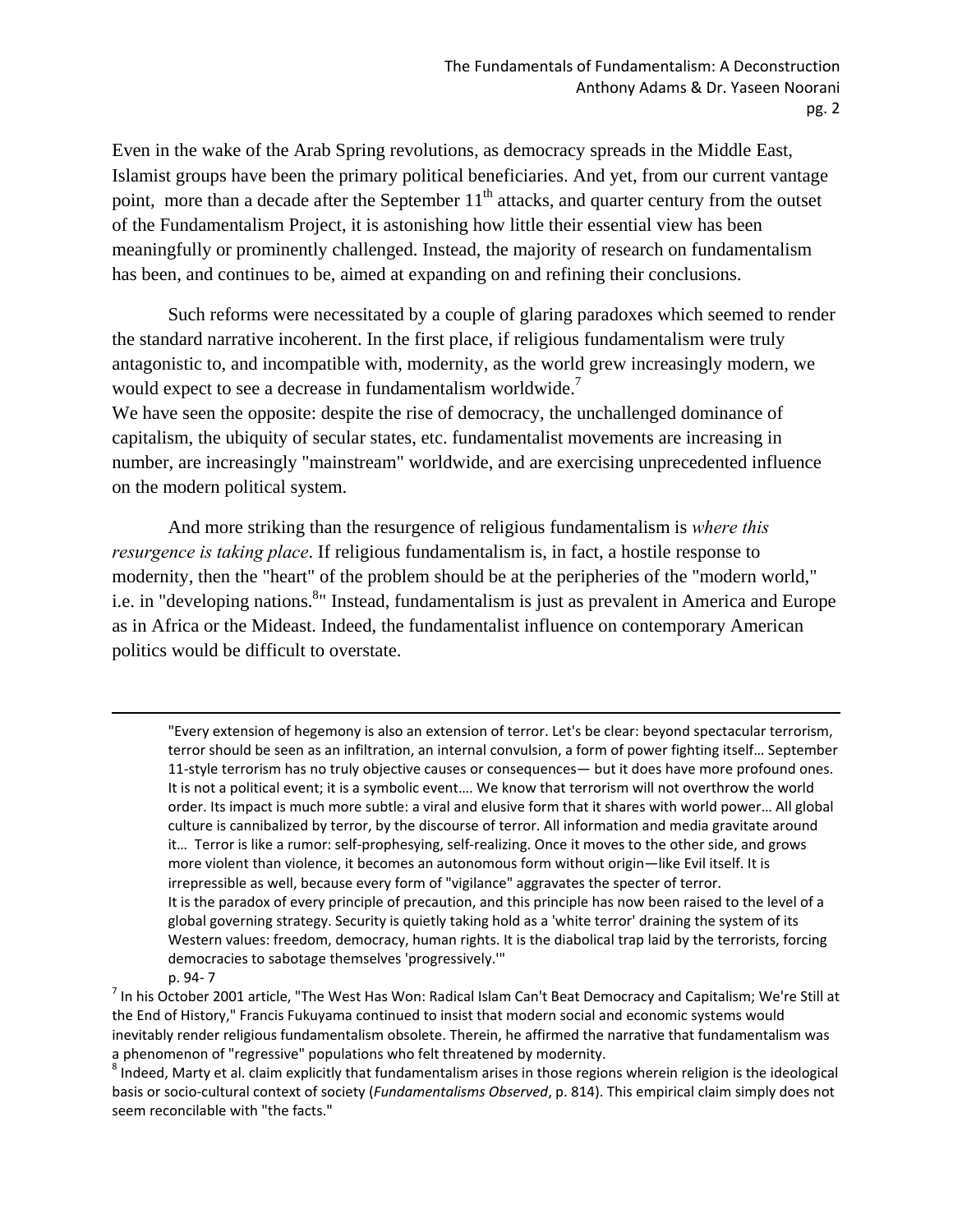And even in these "peripheral zones," the primary fundamentalist intellectuals who inspire these movements are from modern and affluent societies. Even restricting ourselves exclusively to Sunni Islamic fundamentalism, consider that Osama bin Laden came from an *extremely* wealthy Saudi Arabian<sup>9</sup> family with close personal ties to Saudi Royal Family and the Bush family. Anwar al-Awlaki was born in America and educated here. His family was also wealthy and powerful: his father was a Fulbright Scholar who went on to become Yemen's Agriculture Minister. He was killed along with Samir Kahn, a Pakistani American who spent virtually his whole life in New York and North Carolina, until he was 24 years old (at which time he went to live in Yemen); he went on to be the editor and publisher of (and a frequent contributor to) Al-Qaeda's online English-language *Inspire* magazine. Sayiid Qutb has claimed that his own views were radicalized as a result of his education in America.<sup>10</sup> In short, the heart of religious fundamentalism seems to be the "Modern World;" this picture would be even starker were we to consider other Islamic sects or other religions.

#### **Struggle & Adaptation**

 A number of concessions were made to explain these phenomena. In the first place, while insisting upon the fundamentalists' rejection of modernity, it is simultaneously asserted that, nevertheless, fundamentalists are perfectly content with exploiting modern tools and infrastructure to promote their ideology.<sup>11</sup> Bruce Lawrence<sup>12</sup> goes on to insist that it is incoherent to talk about pre-modern religious fundamentalism— absent contemporary communication systems, weakened church authority, and increased civil liberties, fundamentalist movements would have been impossible.<sup>13</sup>

 Karen Armstrong would concede that fundamentalism is not a phenomena restricted to religion.

 9 Saudi Arabia itself is a prime example of this trend (as an analog to America): it is one of the wealthiest nations in the region, one of the most cooperative with the West and with global capitalism, and it is also one of the chief exporters of Islamic fundamentalism, and one of the chief supporters and financiers of conservative Islamist movements. Domestically, their legal system is characterized by draconian laws and state repression of dissidents

and minority groups; socio-economically, there is a virtual caste system based on nationality/race.<br>
<sup>10</sup> In fact, upon returning to Egypt he authored a polemical essay, "The America I Have Seen," wherein he explains<br>
his

 $11$  This claim is also part of Marty et al.'s definition of fundamentalism; it is argued that fundamentalism is characterized by envy and resentment of the modern world, paired with a shrewd use of its technologies and resources (*Fundamentalisms Observed*, p. 827).<br><sup>12</sup> *Defenders of God*, p. 41-2<br><sup>13</sup> There is an extent to which this is true; however, the genealogies of modernity and fundamentalism date back

much earlier, and are more closely intertwined that Lawrence is willing to acknowledge. There could not have been fundamentalism without modernity, but neither could the modern world have come about without protofundamentalist movements. This claim is demonstrated, at length, in my "A Brief History of Modernity."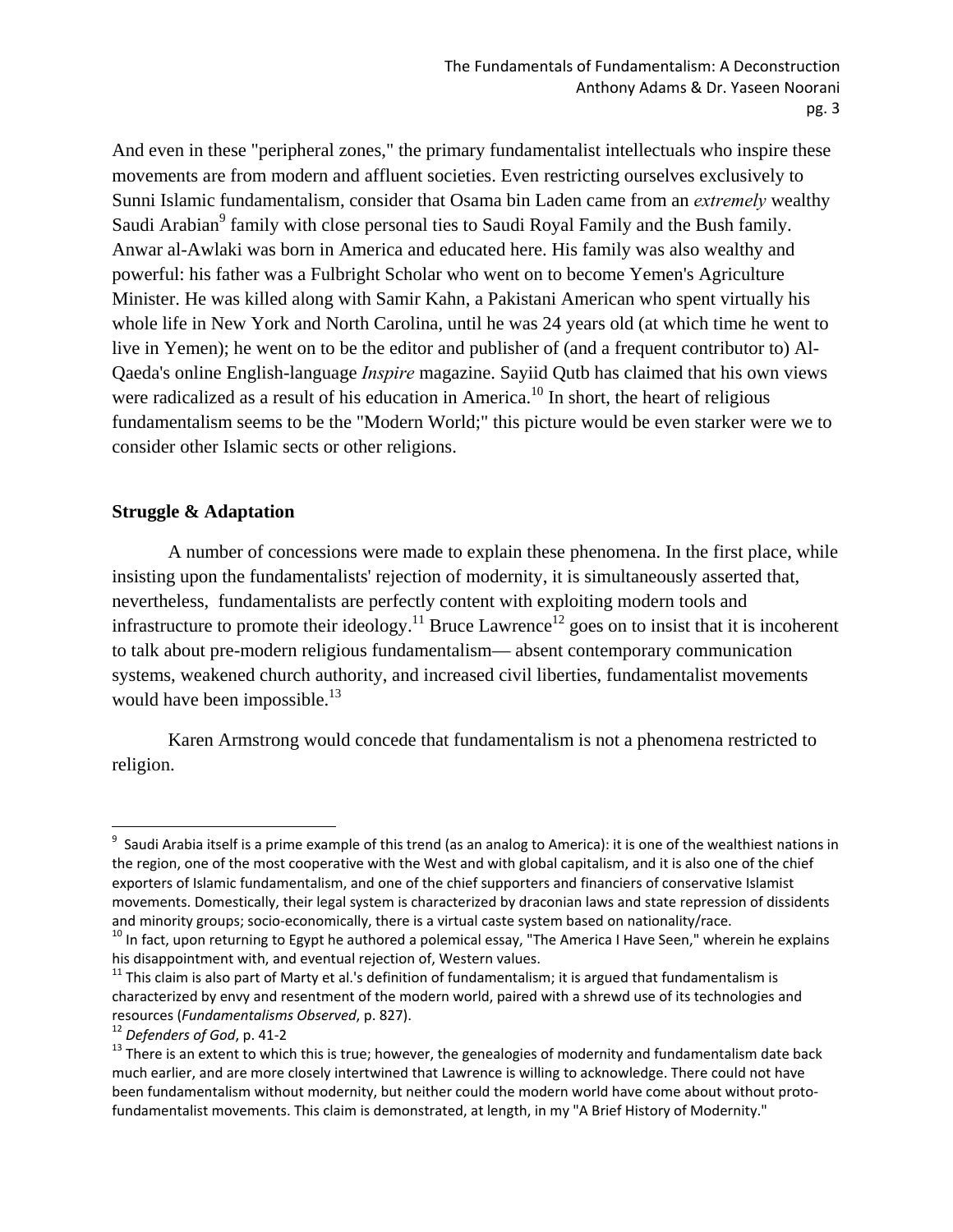She would go on to argue that Darwinism, Marxism, and Freudianism all reduce the human experience to a single set of interactions (adaptation, struggle & survival of the fittest, the dialectical struggle between the bourgeoisie and the proletariat, and the struggle and collaboration between the ego, superego, and id).<sup>14</sup> However, it is simultaneously held that other formulations of fundamentalism are essentially non-threatening (and in some cases, integral) to the modern world. *Religious* fundamentalism is perceived as being uniquely hostile to modernity insofar as secularism is perceived as its heart. In that same work, however, she acknowledges that the initial (and often, the most vicious) fundamentalist revolt is typically *not* against unbelievers or secularists, but against a group's co-religionists.<sup>15</sup> This remains true; consider: the overwhelming majority of victims of Islamic terrorism are, in fact, other Muslims (typically, these acts are perpetrated by Sunni Muslims against members of minority sects, such as Shiites, Alawites, Druze or Ba'hai).<sup>16</sup>

 Moreover, there is (and always has been) a symbiosis between religious fundamentalism and secularism: each justifies the other. And this was true from the very origin of the concepts.<sup>17</sup> In fact, the very idea of a religious sphere is, itself, a secular distinction.<sup>18</sup> Therefore, insofar as secularism is the essence of modernity, it seems as though modernity and religious fundamentalism are mutually dependent. And so we have arrived at an empasse; it seems as though we must gain a better understanding of what modernity *is* in order to understand the relationship between it and fundamentalism.

#### **Excursus: Modernity**

 Just as with fundamentalism, defining the phenomena to which "modernity" refers is complex. The most straightforward method may be to define modernity temporally. However, it is difficult to pin down exactly *when* the modern world begins.

<sup>&</sup>lt;sup>14</sup> The Battle for God, p. 168<br><sup>15</sup> The Battle for God, p. 148<br><sup>15</sup> For instance, a 2009 report on victims of Al-Qaeda attacks confirmed that the organization killed Muslims at 8 times the rate they killed non-Muslims. See "Deadly Vanguards: A Study Of al-Qaida's Violence Against Muslims," conducted by the CTC (Combating Terrorism Center) at West Point.

<sup>&</sup>lt;sup>17</sup> Again, I would refer the reader to my, "A Brief History of Modernity."<br><sup>18</sup> Traditionally, there were no strict lines between "secular" fields such as history, science, philosophy, etc. vs. "religious" disciplines such as theology, exegesis, and mysticism. In tribal cultures, the priest was also the medicine man, the councilor, the wise man, etc. In the Islamic "Classical" period, the leading intellectuals were polymaths, simultaneously making great strides in mathematics, medicine, physics, theology, and philosophy. These findings were viewed as interrelated and mutually-enhancing.

In his excellent *Formations of the Secular*, Talal Asad presents a genealogy of the secular, secularism, and secularization— explaining the processes by which these fields (the secular and the religious) came to be separated from, and eventually opposed to, one another. Commiserate with Gillespie's theory, Asad claims that the origins of this transformation were theological in nature (initially).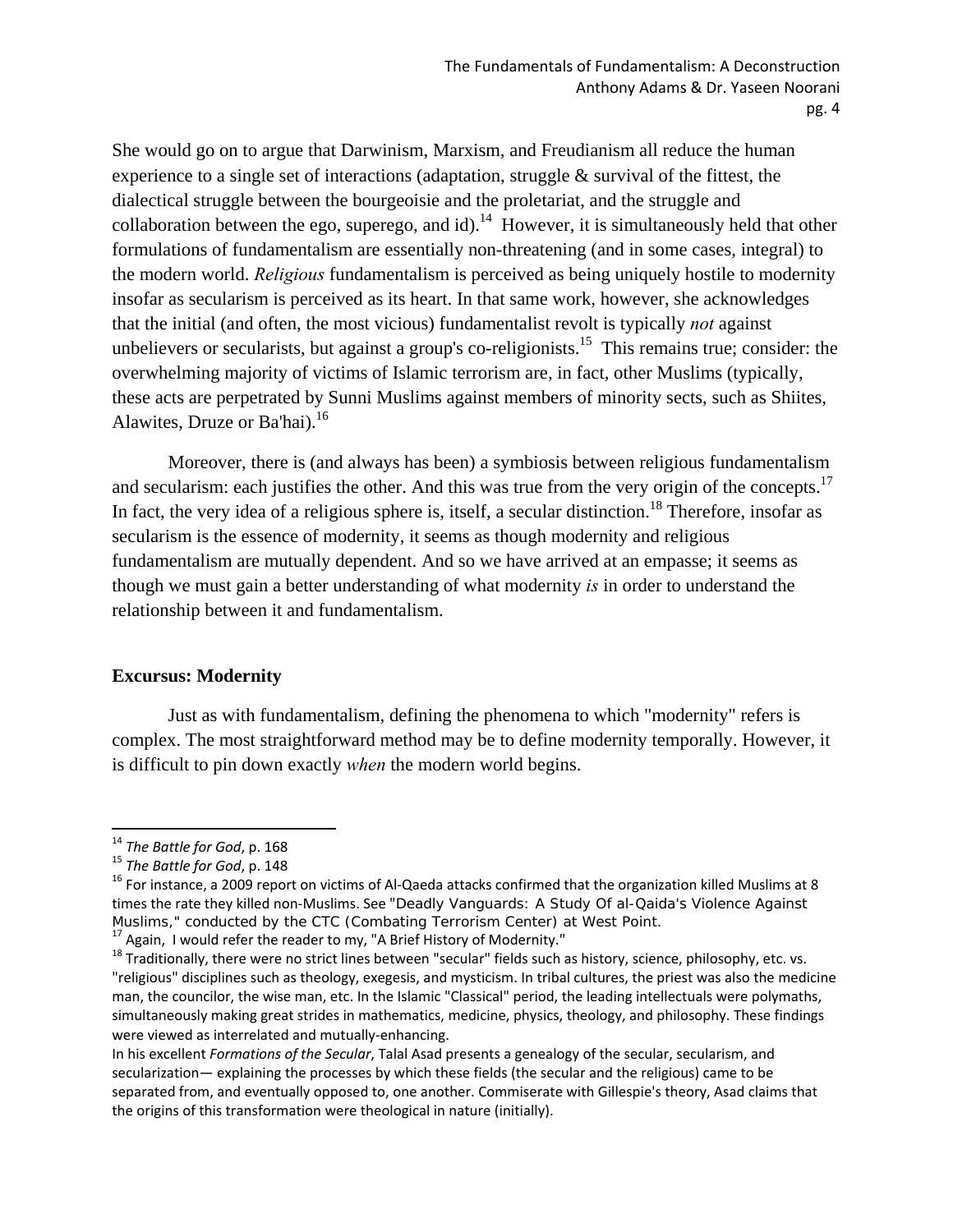Depending on how one understands the term, one could consider the modern world to begin with the Reconquista, the Renaissance, the Enlightenment, the end of the World Wars, the Collapse of the Soviet Union, September  $11<sup>th</sup>$ , etc. By this sort of definition, while we may authentically speak of a traditional heritage or of a cultural memory, *there is nothing beyond the domain of modernity*. When we speak of the modern world, geographically, we are simply speaking of the world. In this regard, the interpretation gets the right answer for the wrong reason; we are still missing the essence of the issue— the reason we have trouble pinning a start date for modernity is because we still do not know what modernity *is*.

 One could define modernity in terms of some kind of progress, instead; for instance, "modernity" could be narrowly understood as an acceptance of scientific/technological advances. By this definition, however, it is difficult to understand the apparent tension which developed between "modernity" and the "Muslim world." Relative to the history of Christianity in Europe, Islamic societies have been much more embracing of science, technology, and free-thought. The Qur'an frequently cites the universe itself as an *eikon* to God's Reality<sup>19</sup> and encourages its readers to use *observation* and *reason* in pursuit of God's Truth<sup>20</sup> (as opposed to the Christian emphasis on faith in the unseen). Muslim intellectuals believed that through exploring the material universe and its laws, they could better understand its Creator, God— and better fulfill mankind's purpose as God's vicegerent on Earth.

 And so we have already run into an apparent contradiction: should we accept this narrow definition of modernity, it seems as though Islam was its progenitor. Muslim thinkers introduced the West to its current numerical system, the concept of zero, a number of infrastructure innovations; they revolutionized the fields of physics, mathematics, medicine, psychology, philosophy and theology—synthesizing, developing, and integrating ideas from all previous times and cultures into their own. It was Islamic scholars who preserved and advanced ancient Greek thought; it was from the Muslim world the West "recovered" its heritage. And not only was modernity "born" in Islamic societies, but it was achieved in the West largely through the conquest, enslavement, and colonization of the Muslim world, and continues to rely on its resources, especially oil, in order to sustain itself. By the aforementioned definitions of modernity, the apparent tension between it and Islam seems inexplicable. It seems equally inexplicable that there ever came to be a distinction between the Modern World and the Islamic World. $^{21}$ 

 <sup>19</sup> Ex. Qur'an 6: 95- 99, 21: 30- 33<br><sup>20</sup>ibid 12: 108 -109, 25: 43- 44,

<sup>21</sup> In *The Battle for God*, Karen Armstrong attempts to address this problem; in explaining why a good deal of Africa, the Levant, the Mideast, and Persia has gone, what she would describe as, "the fundamentalist route" she draws a contrast in the modernizing process in the those regions vs. in the West.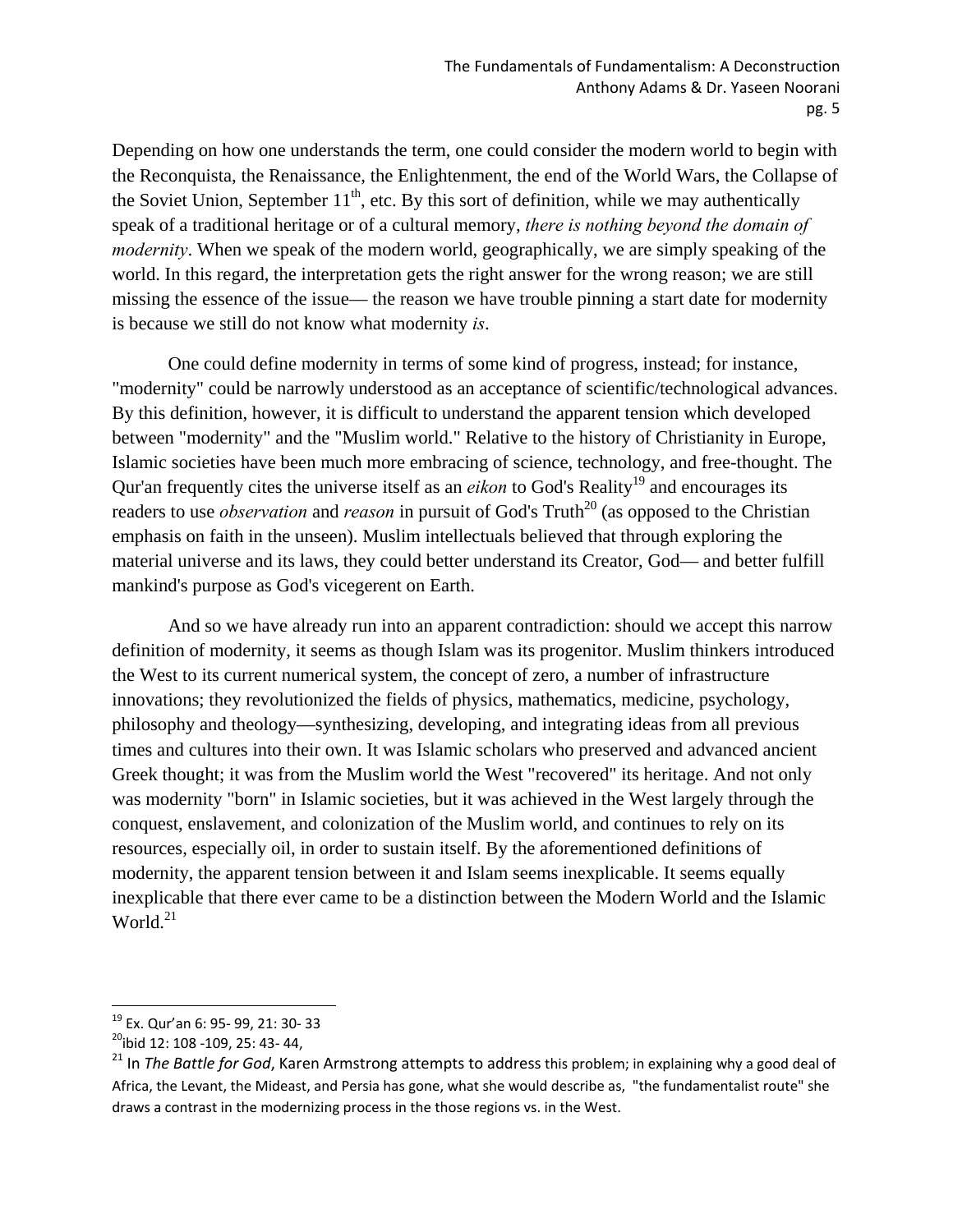Moreover, any such Hegelian model of modernity would have to also be able to account for the resurgence of fundamentalism in the West. The account seems to fail on both counts.

 One may address these problems by defining modernity in a merely descriptive fashion. For instance, while modernity *does* include the aforementioned openness to advances in science and technology, it also seems to entail openness to democratic and secular forms of government, as well as multinational corporations. Modern culture is defined by individualism, relativism, positivism and materialism. These aspects of modernity seem to be frequently conflated and interchanged with the others; if these features are, in fact, inherent to modernity, they are more ambiguously reconcilable with the Islamic worldview. Another important feature of this view is that it highlights the modernity's multifarious composition. However, being merely descriptive, this approach falls short of defining the *nature* of modernity.

 On this point, probably the best theory is to be found in Michael Gillespie's *The Theological Origins of Modernity*.

She describes this process in the West as liberating and empowering, characterized by independence and innovation. In contrast, she described the process of modernization in these other areas as being characterized by dependence, imitation, coercion.

<u> 1989 - Johann Stein, marwolaethau a gweledydd a ganlad y ganlad y ganlad y ganlad y ganlad y ganlad y ganlad</u>

While this is true, it overlooks a few important points. For instance, the modernizing process began in the West as a process of imitation and farce, no less than in the Mideast: in the first place, there was the pantomime of Rome which was taken up by German and Frankish tribes united under Charlemagne, then in the Renaissance, and emulation of Ancient Greece. In both cases, the transplants were "alien," rather than the evolution of some living, innate tradition.

The real difference was that these reforms in the West were implemented piecemeal, and over the course of centuries. At each stage, care was taken to incorporate the new into the old. When the catholic church came, they consecrated tribal leaders, existing holy sites— they turned mythic heroes into saints, they Christianized pagan rituals and holy days. The church was converted to such an extent that by the time the west was "rescued" from the barbarians, it could no longer even be integrated into the Roman Empire, nor the Catholic Church with the Imperial Church. The case of neo‐classicism was the same in the Renaissance. Both of these cases, which form the foundation of Western thought, were imitative rather than innovative in nature (see "A Brief History of Modernity").

This slower progression allowed the respective reforms to "feel' more natural, even when they were spread by the sword and by coercion (which they often were, just like in the Mideast). In these other regions, yes, the reforms were typically imposed at gunpoint by colonizers or dictators— but the real problem was the "all at once" nature of the change. In a matter of decades (at best), they were expected to undergo a series of changes which unfolded over centuries in the West. That is, there was no time for the ideologies to come to feel natural or to be grown organically. Modern institutions were simply superimposed sloppily on top of existing social context. Granted, this metaphysical cataclysm was exacerbated by the more literal cataclysm of massive debt, concessions, exploitation, oppression by modern powers & their local stooges—but overall, he dichotomy misses the essence of the difference of these modernizing processes, and affirms a number of false narratives. After all, the Holy Roman Empire, the Reformation and the Enlightenment were all established at the point of the sword, as well.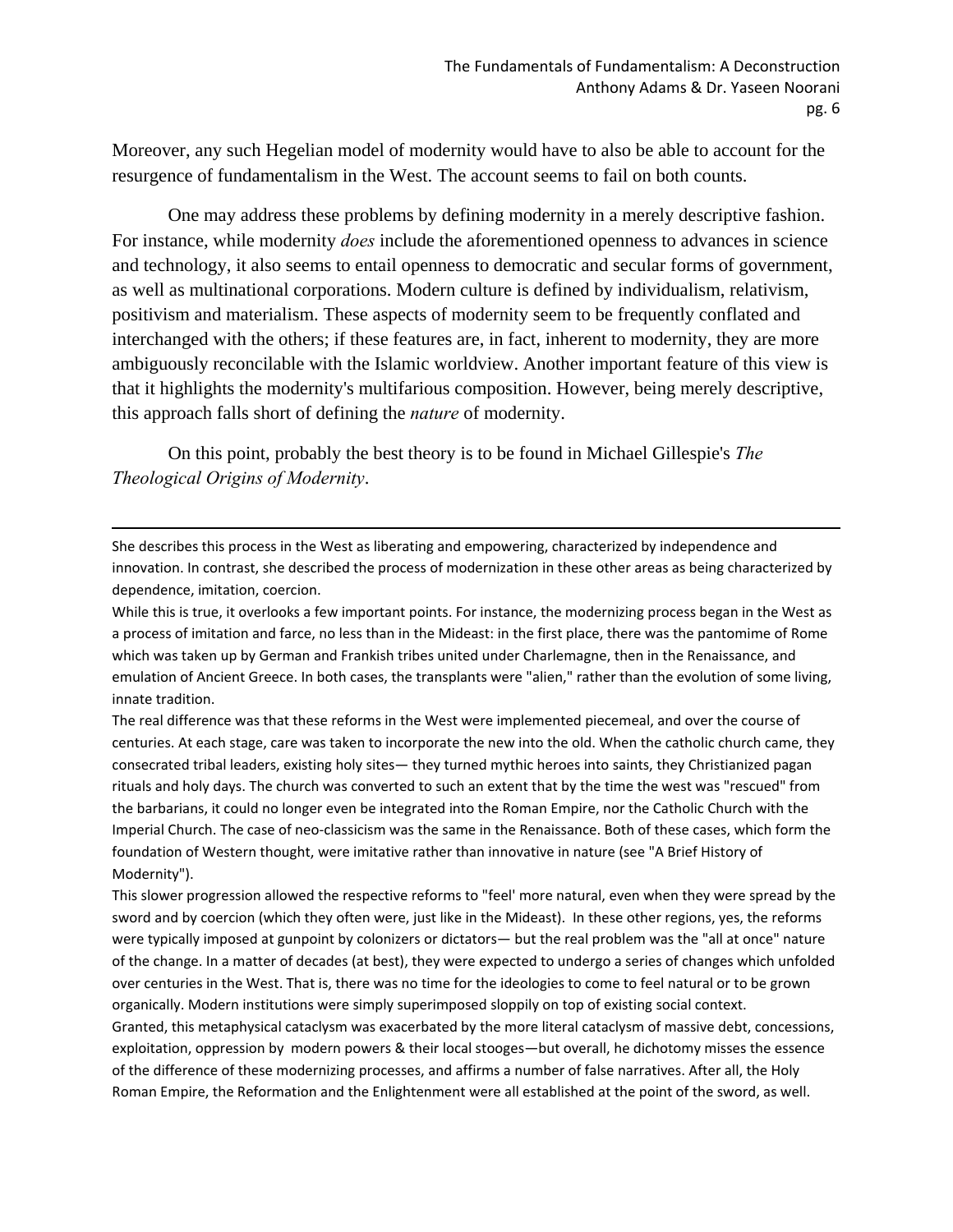His work attempts to redefine modernity, its origins and its nature, in terms of a theological struggle, internal to Christianity, which dates back to the religion's foundation. Over the course of this examination, he provides an alternate account of what it *means* to be modern:<sup>22</sup>

*"To define oneself as modern is to define one's being in terms of time…. To be modern means to be "new," to be unprecedented in the flow of time…ultimately, not even a form of being, but a form of becoming. To understand oneself as new is to understand oneself as self-originating, as free and creative in a radical sense, not merely as determined by tradition or governed by fate or providence. To be modern is to be self-liberating, selfmaking, and thus not merely to be in history or tradition, but to make history. To be modern consequently means not merely to define oneself in terms of time, but to define time in terms of one's being (as historicity), to understand time as the product of human freedom and interaction in the natural world."* 

#### **Fundamentally Modern**

 But of course, it is immediately obvious by this definition that religious fundamentalists not only exploit modern tools and infrastructure, but *are,* themselves*,* modern.23

<sup>&</sup>lt;sup>22</sup> The Theological Origins of Modernity, p. 2

<sup>&</sup>lt;sup>23</sup> Marty et al. (*Fundamentalisms Observed*, p. 819) claim that fundamentalist movements seize upon historical moments, which they match to texts and traditions, in order to affirm their mission (its importance and ultimate triumph).

The problem, of course, is that modernists seize upon the same sort of justifications. Hegel's *Philosophy of History* is a prime example, typical of Enlightenment-era thought, which viewed the progression from paganism, to monotheism, to rationalism as inevitable. Enlightenment era thinkers would come to interpret rationalism within the framework of the Christian messianic ideal; the result was an essentially evangelical form of rationalism, complete with a mythical Golden Age (Greco‐Roman antiquity), followed by a fall from grace (the fall of Rome, followed by the Dark Ages) — there was hope for the redemption and perfectibility of man, rendering conversion an imperative. There was even the belief that Reason would save us from our societal problems and eventually usher an age of universal peace and prosperity. Out of this hope developed the need to destroy "false religions," which, within this framework, came to mean religion itself.

In the immediate aftermath of the Great Depression and the World Wars, and under the Cold War shadow of nuclear apocalypse, the entire modern project was called into question: it had seemed as though we had realized its goals at a cost which rendered our victory hollow. However, with the collapse of fascists states and the Soviet Union, paired with the subsequent economic transformations in Asia and Latin America. The modern project was reinvigorated—it seemed as though far from being obsolete, the modern project was on the verge of being realized.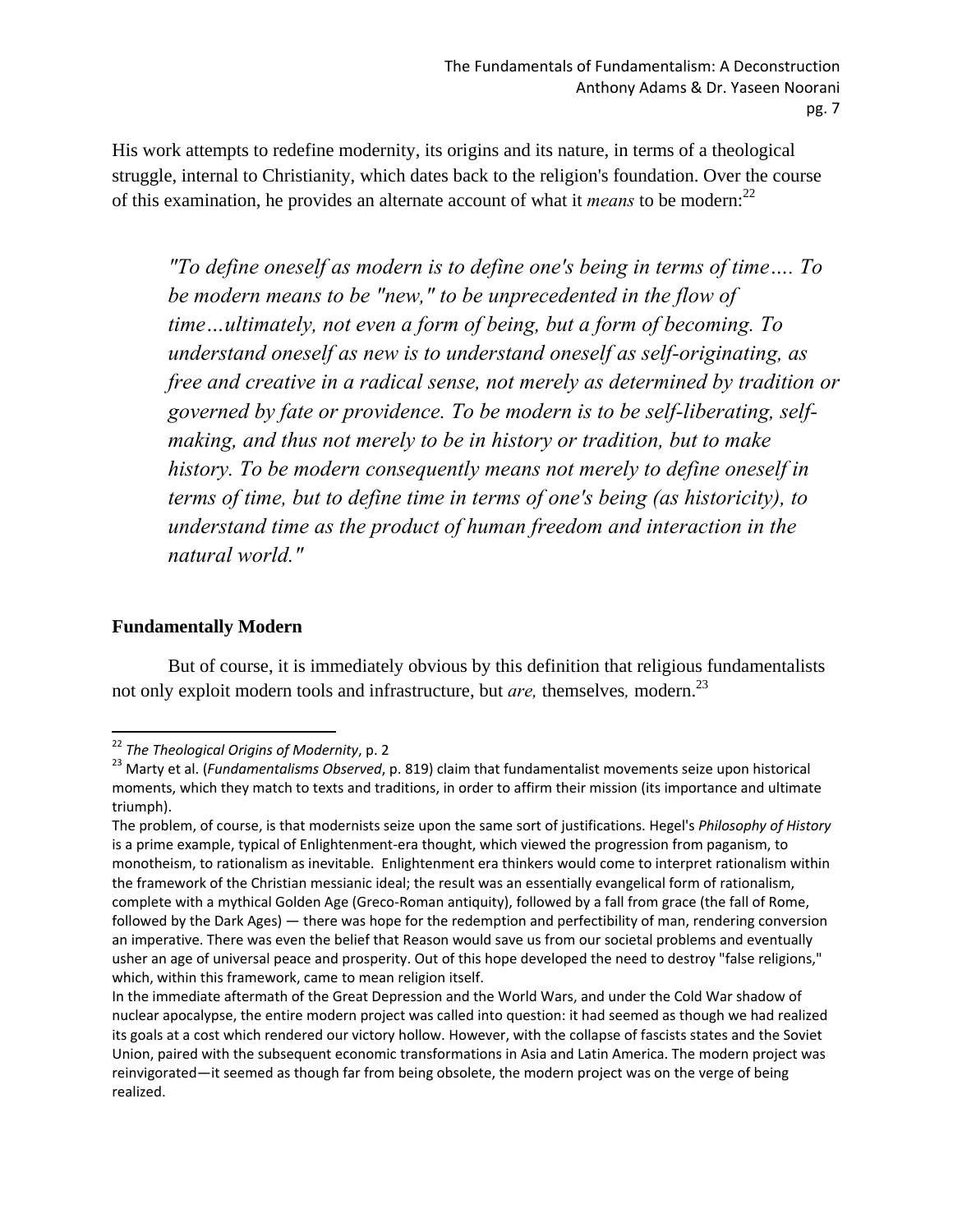This creates a problem for the common assertion that the aim of the fundamentalists is to assert or defend *tradition*. Even those fundamentalists who explicitly reject contemporary values are a product of the very culture they condemn. Their opposition to modernity is sincere; but insofar as they define themselves as traditionalists, their position is farcical: they are nostalgic for a time they have never known, for a culture they have never experienced (and often know very little about), and for a mindset they could never truly internalize. Religious fundamentalists are modern, unequivocally: they have modern concerns, they employ modern concepts and utilize modern tools to work towards modern ends within the context of modern institutions; they are essentially *post*-modernists, not *pre*-modernists (their own delusions notwithstanding).

 The Fundamentalism Project grants this concession as well, claiming fundamentalists have a "closer affinity to modernism than traditionalism.<sup>24</sup>" They go on to argue that what the fundamentalists *really* want is to reap the benefits of modernity without realigning their values.25 Of course, this position is incoherent. Firstly because, *qua* modern people, their values are *intrinsically* modern. Insofar as they reject these values, than what they want is not to *avoid* the realignment of values, but precisely *to create a shift in valence.* Fundamentalism is, *inherently*, a realignment of values. Even insofar as the fundamentalists are attempting to restore some perceived ideal past state, the very *idea* of revivalism *presupposes* a lack of continuity: living, vibrant, and authentic traditions are not in need of revival.26 Similarly, *what fundamentalists are revolting against is precisely the popular religious tradition*, which they view as having been corrupted or compromised by the majority of their coreligionists. Therefore, the claim that fundamentalists strive to avoid realigning their values is incommiserate with their modern nature, and with the nature of fundamentalism itself.

 Moreover, not only do fundamentalists, just as much as modernists, seek to sweep away the religious tradition, *they often do so in pursuit of the same ends*. Gillespie describes a dual *telos* of the modern project as follows:

- 1. To maximize human freedom
- 2. To make man both master and possessor of nature

<u> 1989 - Johann Stein, marwolaethau a gweledydd a ganlad y ganlad y ganlad y ganlad y ganlad y ganlad y ganlad</u>

Francis Fukuyama's *The End of History and the Last Man* is probably the most well‐known modern example of this psychology, but it is ubiquitous: modernists, scientists, materialists commonly depict religion is an antiquated worldview whose extinction is inevitable. I would refer the reader to the work of Richard Dawkins or Sam Harris as prominent examples of this sentiment.<br><sup>24</sup> Fundamentalisms Observed, p. 827

<sup>&</sup>lt;sup>25</sup> Lawrence would make a similar claim, arguing that fundamentalists were not opposed to modernity, but to *modernism*: the fundamentalists want the benefits of the modern world, but without a reorientation of valence (*Defenders of God*, p. 27).

<sup>&</sup>lt;sup>26</sup> Accordingly, the result of such efforts is often a pantomime or farce of the tradition in question.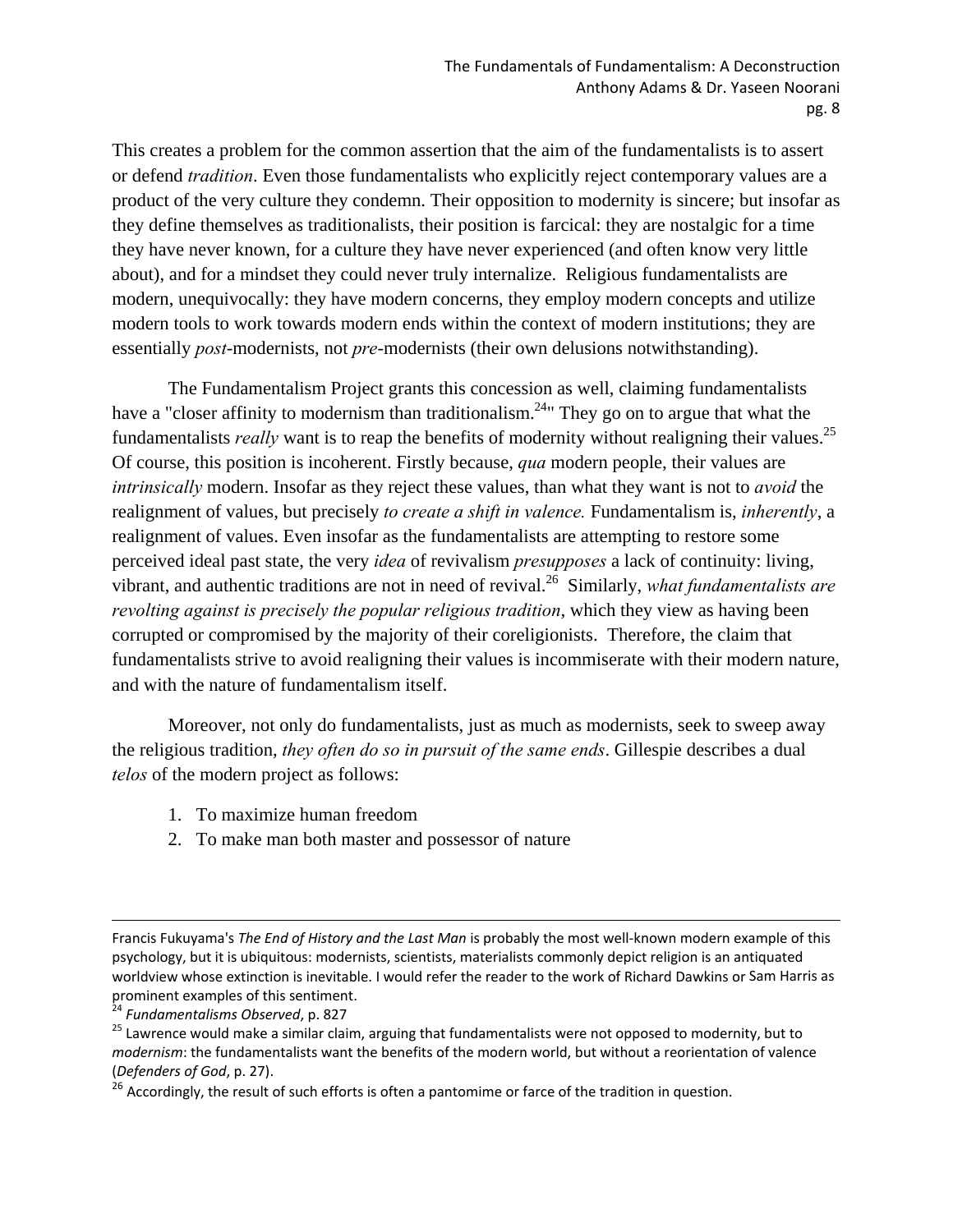Of course, religious fundamentalists typically *affirm* these values as the ends towards which they are striving, as well. Qutb defined the essence of Islam as freedom from oppression and exploitation by submitting all creation and agency to the authority of God. He goes on to redefine what progress means— specifically, a mastery over our bestial urges and rebellious egoism. $^{27}$  In this sense, a number of contemporary social models would be viewed as *regressions*, not evolutions. He similarly redefines the nature of freedom, which includes a freedom from illusions and false authorities— arguing that only through the *sharia* can mankind institute and preserve *true* freedom and *true* progress.<sup>28</sup> Even on the issue of gender relationships, Qutb holds that contemporary indifference to gender fails to respect women *qua* women; that is, the best way to respect the dignity of men or women is to *affirm* gender roles.

 In short, to claim fundamentalists oppose modern values is to miss the heart of fundamentalist challenge. Fundamentalists and secularists are in agreement, in terms of their general aspirations. The fundamentalist claim is that secular (i.e. materialist and/or rational) methods are neither the only nor the best means of realizing these goals.<sup>29</sup> Accordingly, there is a difference on what the final product of these pursuits should look like (that is, on which social models best represent the fulfillment of these shared values).<sup>30</sup> Therefore, insofar as modernism is *essentially* understood in terms of Gillespie's dual ideals, it seems as though religious fundamentalism is a *variation of modernism*, not its antithesis; and the *essential* difference between the secularists and fundamentalists is not one of *values*, but of *methods*.

<sup>&</sup>lt;sup>27</sup> This is a nice analog to point 2, above.

<sup>28</sup> This is a nice analog to point 2, above.<br><sup>28</sup> This is a recurrent theme which runs throughout his works, but as an example, see *Milestones*, Chapter 7 ("Islam is the Real Civilization").<br><sup>29</sup> Accordingly, through reading a host of fundamentalist literature, one is left with the conviction that far from

feeling *envy* towards the secularist, religious fundamentalists express feelings of *disdain* and *condescension* towards them; sometimes, *pity*. These are sentiments of *superiority*, not *inferiority*. Overall, their position is more closely analogous to Nietzsche's sentiments towards the prevalence and persistence of Christianity than any

feelings of *jealousy*.<br><sup>30</sup> In his *The Uneasy Conscience of Modern Fundamentalism*, fundamentalist C.F. Henry implores his coreligionists to build coalitions with their modernist Christian counterparts, with people of other faiths, and even with secularists towards the end of combating social evils (which he defines as poverty, war, human/civil rights violations, oppression, and alcohol/substance abuse,  $p. 78$ ) — so long as they are permitted to evangelize to those being helped within these coalitions.

It is his position that the essential flaw with humanism is that it relies upon a false conception of mankind. While humanity is not inherently *bad*, independent of Christ's redemption and grace (and insofar as the humanists only seek to address *material* needs and problems), all social endeavors aimed at lifting mankind out of misery will be doomed to failure and may even make things worse (despite their laudable intentions).

That being said, the author laments that the humanists are primary (and near‐exclusive) force driving the effort to address social evils. While the humanists have allies in some liberal Christian circles, fundamentalists have largely disengaged— at times, they have even appeared sympathetic to the "wrong side" of these struggles. This, he holds, in unacceptable and out of keeping with the Christian message and imperatives.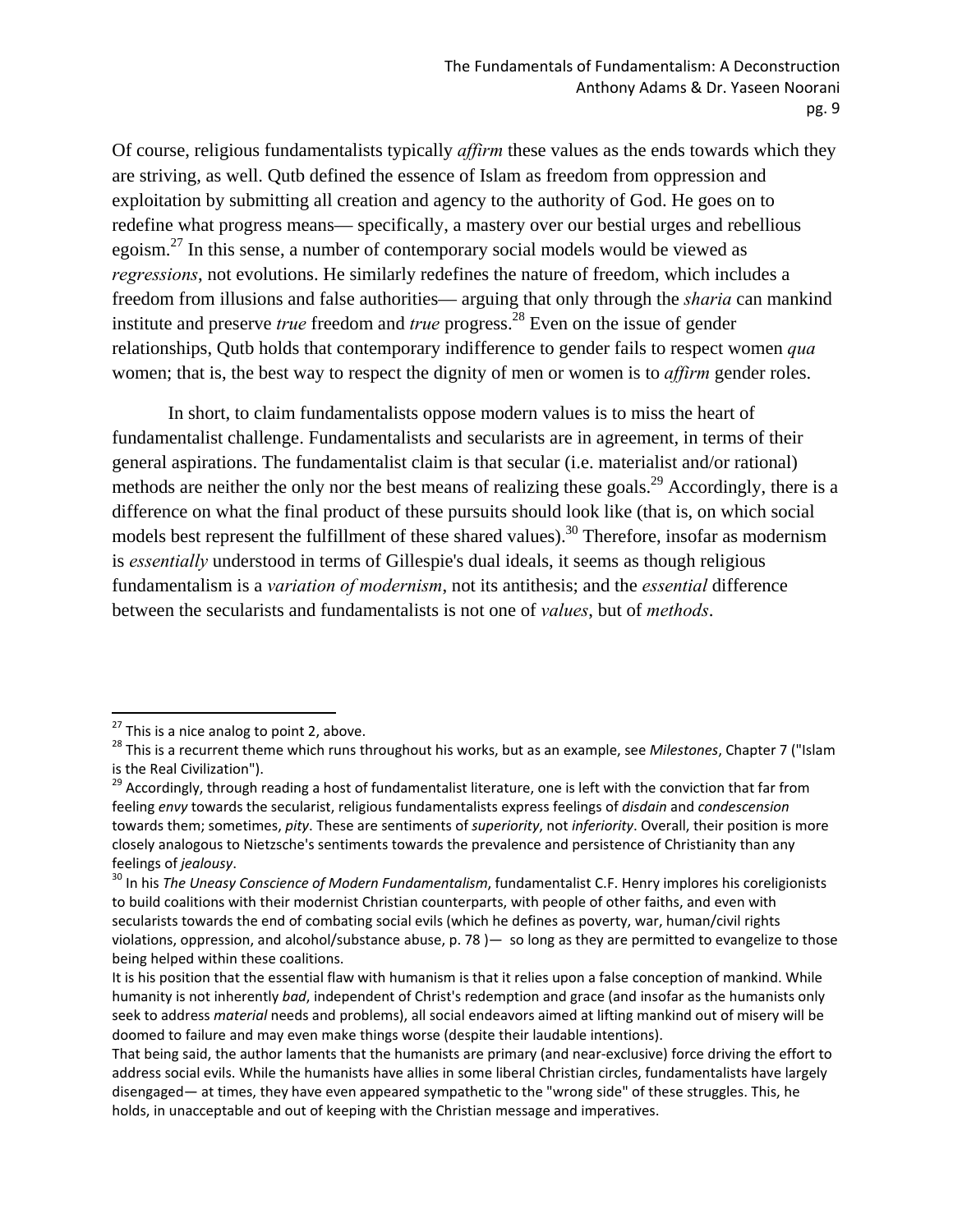This explains the apparent tension between secularism and fundamentalism: they are *competing*  interpretations of the *same* worldview (modernism).<sup>31</sup>

 And so, if we return to our initial formulation of religious fundamentalism as, "an antagonistic response to modernity on the part of minority groups who feel threatened by the encroachment of the 'modern world' and its values," we see that this definition is wrong *on virtually every level*: Fundamentalism is *not* antagonistic to modernity; it is a phenomena whose origin lies in the heart of modernity, not at the periphery; and the ideal is not to preserve values, but to reform them.

#### **At Last, Definition**

 One could attempt to salvage the traditional view of the fundamentalist by abandoning attempts to *define fundamentalism*, and instead attempt to *describe the typical fundamentalist*. Some uncontroversial features of the "typical" fundamentalist as described by Marty et al., Lawrence, Armstrong, and a host of other experts, include:

- ‐ Fundamentalists tend to be socially conservative
- ‐ They tend to lean politically "right"

- ‐ They tend to read the Scriptures in an overly literal fashion
- ‐ They tend to emphasize strict orthodoxy and orthopraxy
- ‐ They trend towards exclusionism and confrontation
- ‐ They dispense with the religious tradition on the grounds that it has been corrupted
- ‐ And so, the intent of their movement is to get back to the *essence* of their faith.

 The central fallacy with such a description is that it is inappropriately narrow. It would be easy to construct an alternative version of the fundamentalist who is virtually the opposite of this and is equally ubiquitous in contemporary societies:

 $31$  As a helpful analog, communism was not an opposite worldview to capitalism; rather, they were competing variations on the same essential worldview (materialism).

The communist nations were not fighting for "higher" or immaterial ends/ values, but for control of capital, the means of production (resources & labor), recognition in the U.N., etc.

They believed, just as much as the capitalists, that *these* were the ends worth pursuing, that *these* were the fulfillment of their ideologies. Thereby, they granted the capitalists a concession far more significant than any resource, or satellite state: they conceded *reality* to the capitalists.

Modern ostensibly communist states, such as China, are successful precisely because, on the geopolitical stage, they "play the game" without the delusions and pretenses of their idealistic predecessors.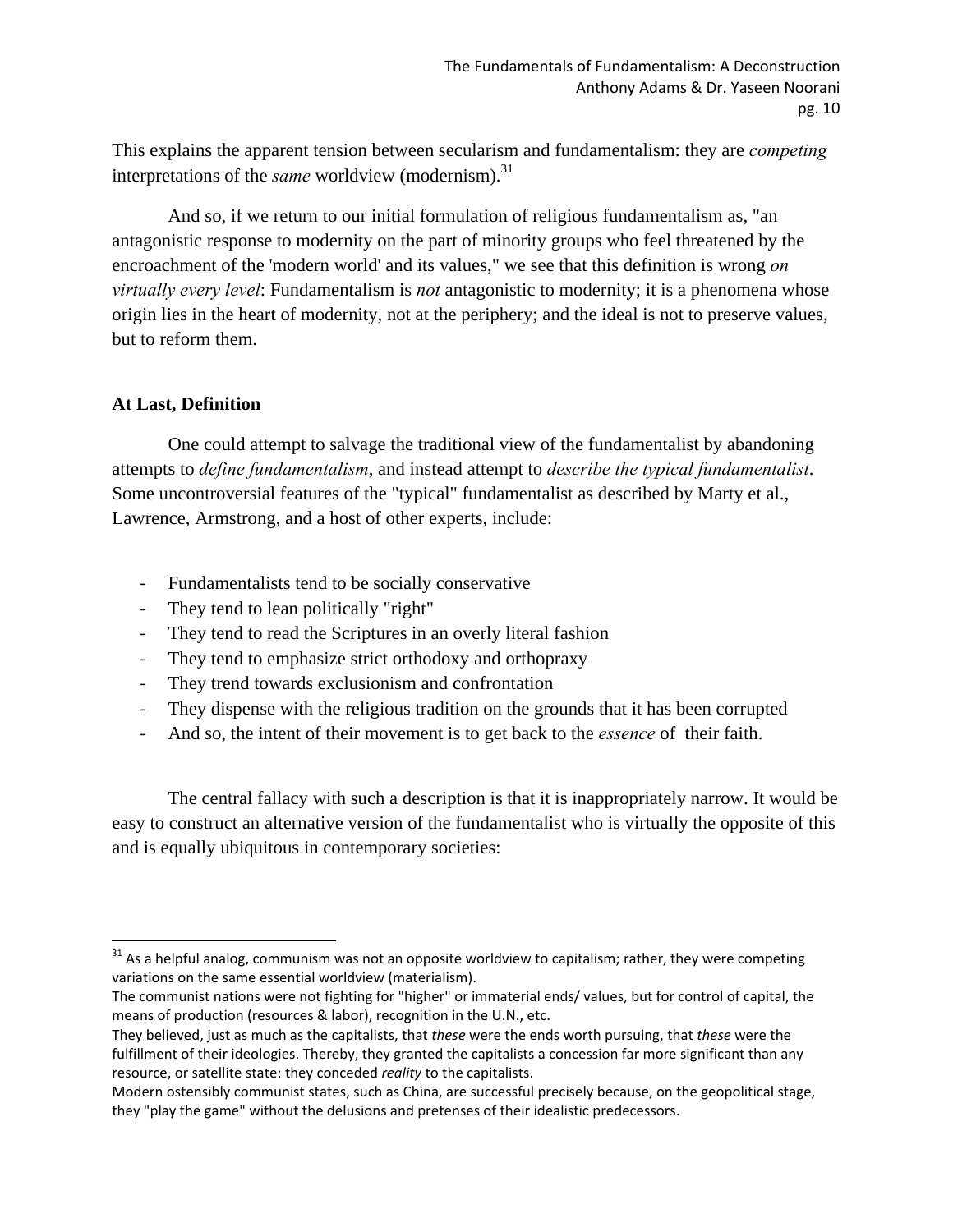- They tend to be socially progressive
- ‐ They tend to lean politically "left"

- They tend to read the Scriptures as being almost entirely metaphorical
- They tend to focus on one's intentions as the most important aspect of religious life
- They trend towards ecumenicism and tolerance
- ‐ They dispense with the religious tradition on the grounds that it has become "antiquated" and no longer fits with contemporary societies
- ‐ They de-emphasize dogma and rules in favor of following the *spirit* of the Revelations.

Although both of these groups have the same (revisionary) relationship to their religious traditions, and share the same motivation for their reforms<sup>32</sup> (to get to the "core" of the faith), only the former are typically considered to be fundamentalists. It is our position that this distinction is difficult to defend, as the traits in which they differ seem to be *non-essential*, while the traits they hold in common seem to present necessary and sufficient conditions to define the term in question.

 Upon eliminating this false distinction, we see that the overwhelming majority of contemporary religion is fundamentalist in nature.<sup>33</sup> It will be our claim that religious fundamentalism is inextricably linked to modernity<sup>34</sup> in that fundamentalism simply *is* modern religion.35 *Religious* fundamentalism will be redefined as follows:

<sup>32</sup> The primary difference between these two groups is in the *object* of their reforms *vis a vis* their social context: should society be reformed in order to bring it into harmony with religion? Or should religion be reformed in order to bring it into harmony with society?

This difference is inadequate to separate one group as fundamentalists (to the exclusion of the other) because it seems to miss the heart of what fundamentalism *means* (i.e. the *reason* for the reforms). In fact, it seems as though defining the former group as fundamentalists has been largely political sophistry on the part of "modernists:" attempting to discredit a rival by affixing on them a label that has negative connotations.<br><sup>33</sup> For instance, modern theologians dispense not only with religious traditions, but with the Scriptures as well,

preferring to derive their positions almost exclusively from their own reasoning and the precedent of other philosophers; *mutatis mutandis*, mystics can easily be classified as fundamentalists as well. These points are explored at length in my "And the Truth Shall Set You Free: the Divine Mandate Anti-Theory of Ethics," and "Deus ex Anima: Towards a 'Properly Religious' Aesthetic."<br><sup>34</sup> To his credit, Lawrence cedes the point that religious fundamentalism seems to be an aspect of modernity. He

even highlights, at length, ways in which the modernists have much in common with fundamentalists. But then he fails to carry these claims to their logical conclusion, instead maintaining the common view that modernism and fundamentalism are necessarily opposed.<br><sup>35</sup> While it is beyond our purview to provide and defend a definition of modernity here, it may be helpful to claim

that the specific link between fundamentalism and modernity is a nihilistic disposition towards tradition. I intend to develop this claim more fully in my forthcoming, "The War on Context: Islam, Modernity, and Terror."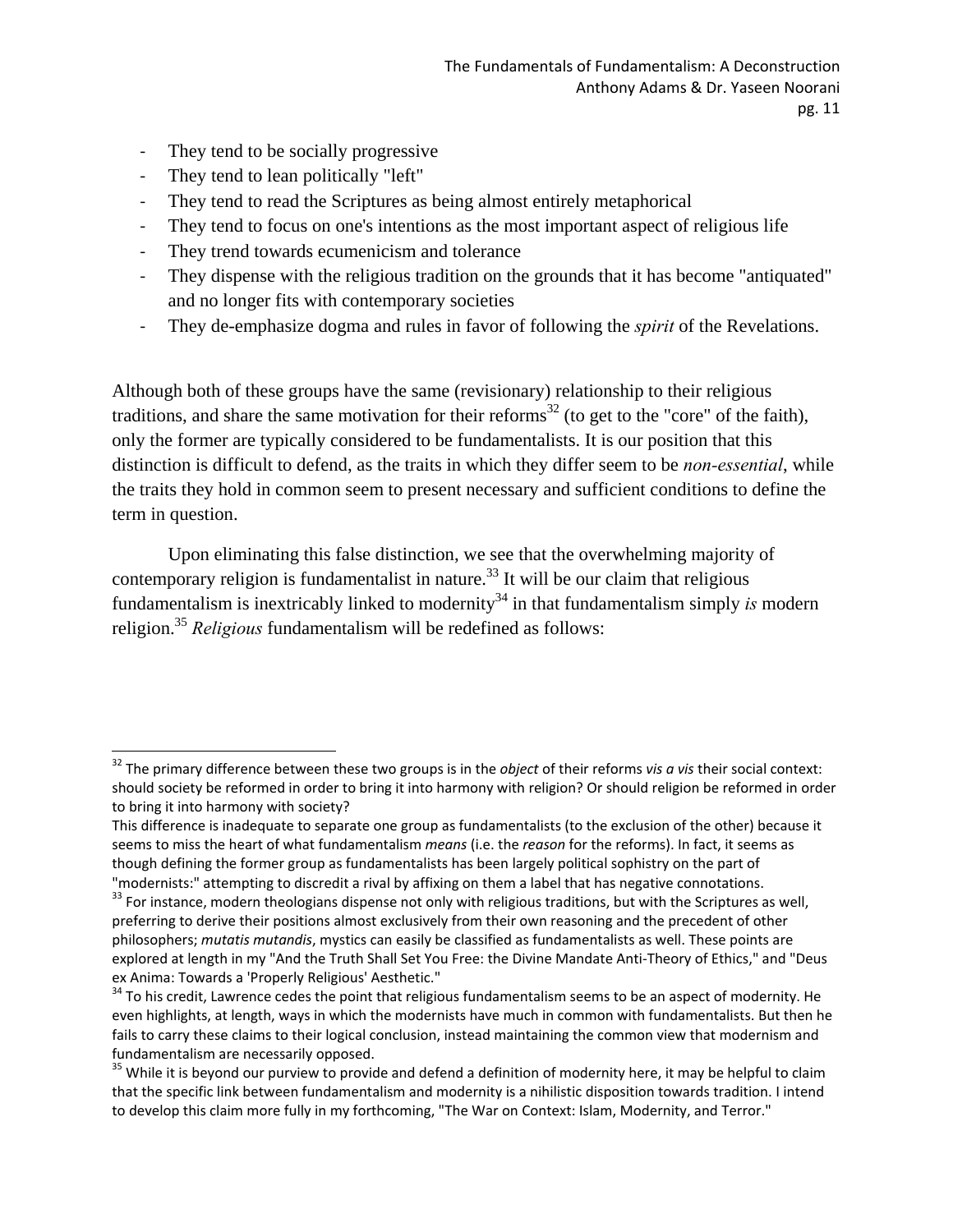#### **df. Religious Fundamentalism**

*The intentional dispensing with a religious tradition for the sake of emphasizing what are perceived to be the most essential aspects of the faith in question.* 

The further differences between progressive, conservative, philosophical, and mystical incarnations of religious fundamentalism can be better understood as alternative *framings*. 36 And bearing in mind that fundamentalism is *not* a phenomenon restricted to religion, we are also in a position to redefine fundamentalism more generally: $37$ 

#### **df. Fundamentalism**

*The employment of a narrow set of principles as ontological and phenomenological hermeneutic devices (≈ as a means of interpreting reality and the human experience).* 

By this definition, we see that *virtually all ideologies are fundamentalist, in nature*. The appeal of our definitions over others is that they are simple, non-partisan (i.e. universal), and the definitions correspond cleanly with the meaning of the words which comprise the terms in question. Moreover, in addition to being able to answer all of the objections raised against the conventional definition, we can also accommodate a number of other trends which are entirely inexplicable within the framework of the standard narrative. For instance, while further steps are needed to elucidate the connections between fundamentalism and extremism, our theory is perfectly compatible with the following facts about terrorism:

- 1. The majority of successful terrorist incidences in America were committed by nativeborn, white males.
- 2. Even when terrorist attacks are committed by immigrants or minorities, overwhelmingly the terrorist is not a *new* immigrant, but someone who has spent most or all of their lives in America; that is, they are *homegrown* terrorists. Insofar as they are minorities, they are typically *not* from disadvantaged socio-economic backgrounds.<sup>38</sup>

 $^{36}$  For elaboration, I would refer the reader to the work of George Lakoff. His recent, The Political Mind: A Cognitive Scientist's Guide to Your Brain and Its Politics," would be an excellent starting point. Also, Richard Nisbett's The<br>Geography of Thought: How Asians and Westerners Think Differently—and Why.

<sup>&</sup>lt;sup>37</sup> Hitherto, for the sake of simplicity, we have employed the term "fundamentalism" in the conventional way (as a<br>shorthand for "religious fundamentalism"). Henceforth, however, we will distinguish the terms more careful  $38$  Claims 1 and 2 are demonstrated at length in my, "Reverse Profiling: the Terrorist Threat of White America,"

based primarily upon F.B.I. statistics from 1980‐ 2010. A further question remains as to why the public perception is virtually the opposite of these claims, and that question has been analyzed in my "Doubling Down on Double Standards: the White Man, the Man, and the Fear of the Other," wherein I present a series of case studies contrasting media portrayals of comparable cases of terrorist acts committed by whites vs. those committed by Muslims.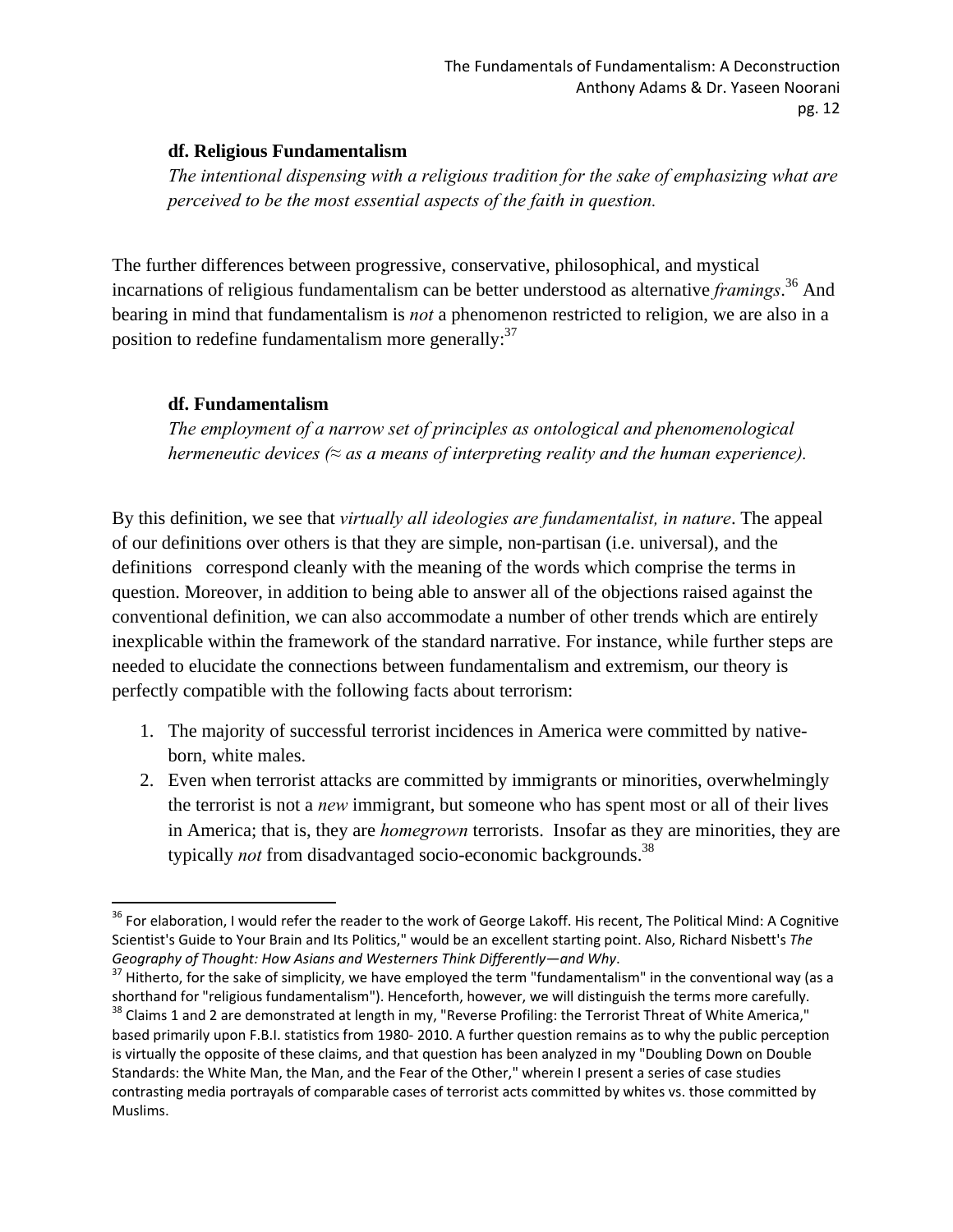- 3. Outside the West, terrorist acts are usually committed by people who are better educated, more affluent, and who otherwise have better prospects than the general population.<sup>39</sup>
- 4. There is a complex and symbiotic relationship between terrorism and the media, the industrio-military complex, and modern social structures.<sup>40</sup>

 The origin of the confusion about the relationship between modernity and fundamentalism is obvious: the first group who self-identified as fundamentalists defined themselves in opposition to self-described modernists<sup>41</sup>— and so it came to be understood that modernism was *inherently* opposed to fundamentalism. In philosophy circles, this sort of fallacy is labeled, "is implies ought;" it arises from inappropriately deriving normative conclusions from descriptive claims. Scholars were led into this fallacy by the fundamentalists themselves, who often failed (and continue to fail) to understand their own relationship to modernity and tradition, just as much as those who studied them.

#### **No Stone Left Unturned**

 At this point, while we have discredited essence of the Fundamentalism Project's arguments, it may be worthwhile to go a step further. In the conclusion *Fundamentalisms Observed*, Marty et al. list a number of *definitive* attributes of fundamentalist movements. We will close our analysis by briefly deconstructing these one by one, excluding those which have already been addressed here:  $42$ 

#### 1. **Fundamentalists derive their authority from a Holy Book or a sacred tradition (p. 815)**

Karen Armstrong makes a similar claim. For instance, while commenting on taqlid, she attempts to draw a contrast between the Islamic mindset and the modern mindset as  $follows: <sup>43</sup>$ 

"it would be difficult to imagine an attitude more at odds with the thrusting, iconoclastic, spirit of the modern West.

<sup>39</sup> This point was demonstrated in Robert Pape's *Dying to Win: the Strategic Logic of Suicide Terrorism*. The conclusions of this book are the result of his groundbreaking work at the University of Chicago, where he oversaw

the creation of the world's first comprehensive database of suicide bombings and suicide bombers.<br><sup>40</sup> I must again refer the reader to my, "The War on Context: Islam, Modernity and Terror," for elaboration on this point.<br><sup>41</sup> Of course, both of these groups were Christians, specifically, Presbytarians.<br><sup>42</sup> Again, we will have to pass over these fairly quickly. However, many of the claims made here are justified at

length in my, "A Brief History of Modernity." <sup>43</sup> *The Battle for God*, p. <sup>35</sup>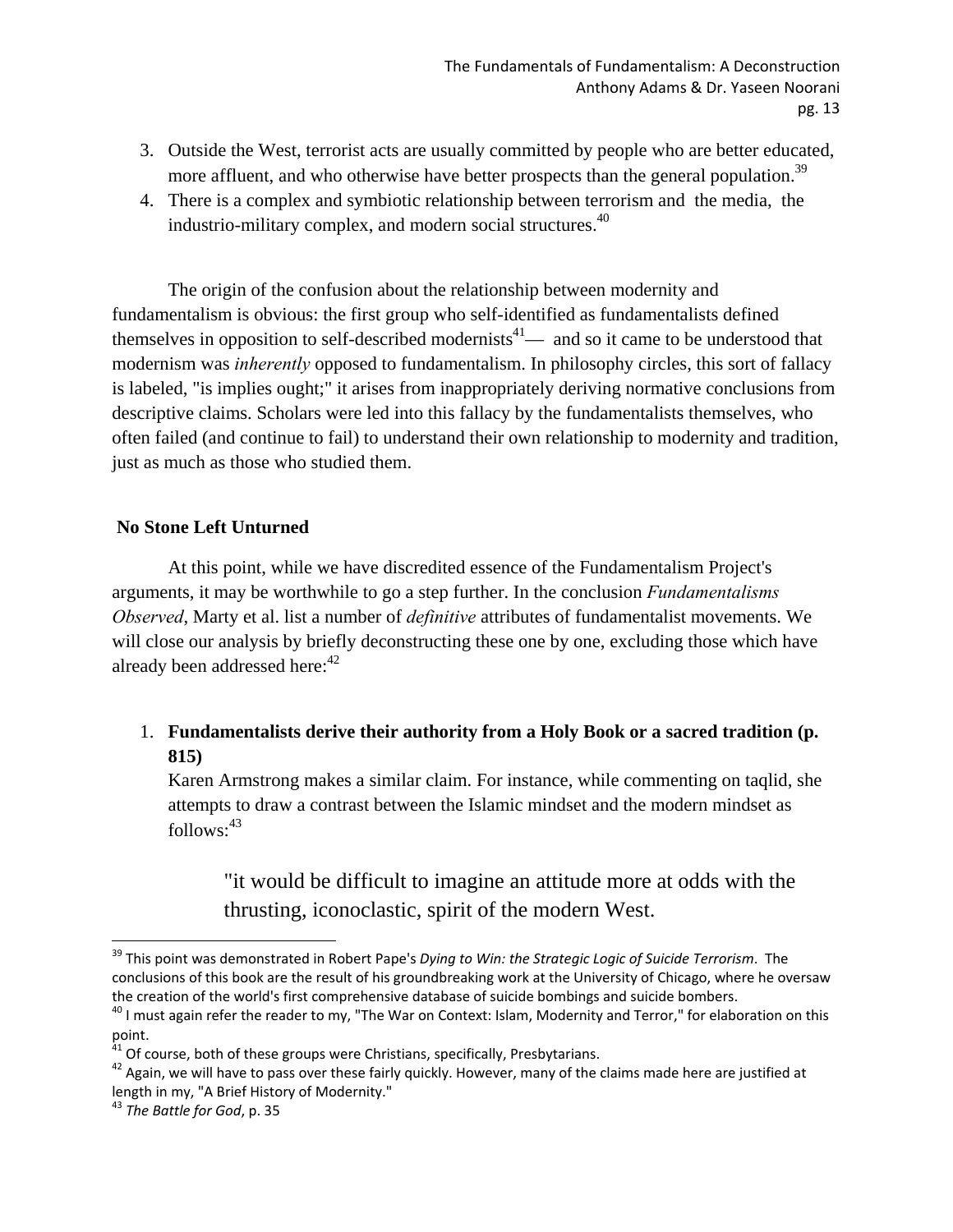The idea of putting a deliberate curb on our reasoning powers is now anathema. As we shall see in the next chapter, modern culture developed only when people began to throw off this type of restraint…"

But of course, not only is it conceivable to rely upon legal precedent in modern societies, it remains the foundation of the American justice system. From local district courts all the way up to the US Supreme Court, judgments must be supported, or at least, be supportable, by previous rulings. To the knowledge of this author, European systems are the same. In fact, in America, there is a resurgence, even among secular-rightists (such as Ron Paul supporters) for an even stricter adherence to the letter of the constitution and the intent of the forefathers.

2. **Fundamentalists view religion as** *the* **irreducible basis for personal and social identity (p. 815)** 

This position is problematic in light of the persistent dynamic of patriotism paired with fundamentalism. In my, "A Brief History of Modernity," I demonstrate that this coupling dates back to the origin of nation states.

And interestingly, when faced with conflicts between the imperatives of the state vs. those of the Scriptures, fundamentalists overwhelmingly choose the former.<sup>44</sup>

3. **In basing their identity on religion, Fundamentalists aspire to establish an identity aloof from history or human reason (p. 815)** 

Regarding the fundamentalists supposed desire to divorce their identity from human reason— to hold this view is to recommit the "is implies ought" fallacy. The current tensions between religious fundamentalism, science, and the Intelligentsia are incidental rather than necessary. In fact, the tension arose out of the fundamentalists' unwavering dedication to empiricism and inductive reasoning over theoretical/ deductive approaches. A good deal of current fundamentalist doctrine was born out of the desire to translate religion into science. To this day, religious fundamentalists insist that unbelievers are thinking with polluted reason, based on false (materialist) assumptions. Regarding independence from historicity, there is a logical tension between this claim, and the previously examined claim of the Project— that fundamentalists seize upon historical moments to justify their movements.

4. **Fundamentalists see the truth as whole, unified, and undifferentiated (p. 818)**  Again, it is hard to see the difference here between secularists and fundamentalists here. According to the former view, science, history, and reason are the only legitimate grounds for knowledge.

<sup>&</sup>lt;sup>44</sup> This point is demonstrated at length in my, "Philosophical Reflections on Christ and America: How Would Jesus Vote?"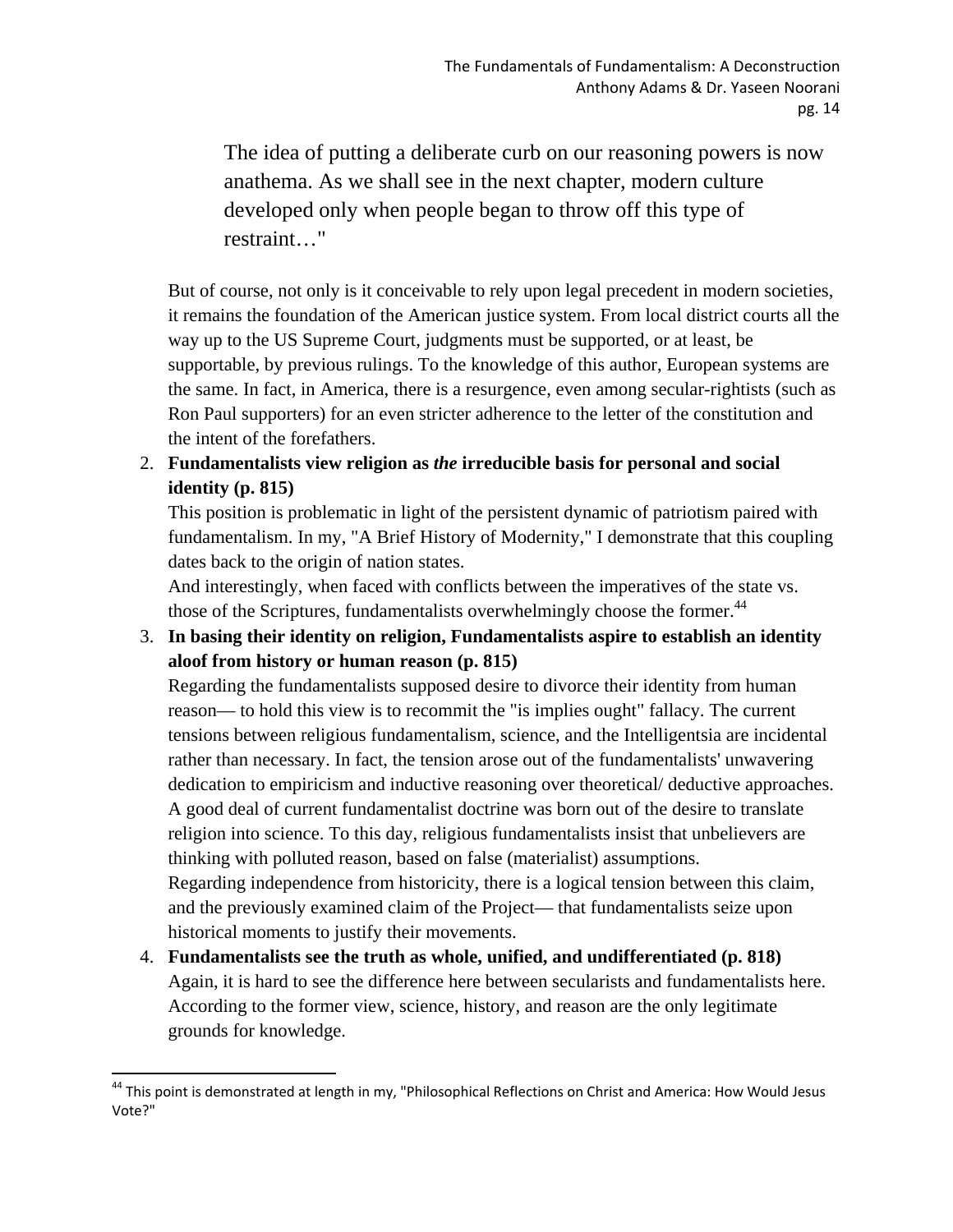Modernists, just as much as religious fundamentalists, hold a series of values (rights  $\&$ prohibitions) as universal and unquestionable, despite the pretense of pluralism. As Alain Badiou phrased it,<sup>45</sup>

"Our suspicions are first aroused when we see that the self-declared apostles of ethics and of the 'right to difference' are clearly *horrified by any vigorously sustained difference*.

For them, African customs are barbaric, Muslims are dreadful, the Chinese are totalitarian, and so on. As a matter of fact, this celebrated 'other' is acceptable only if he is a *good* other—which is to say what, exactly, if not *the same as us?*

Respect for differences, of course! But only on the condition that the different be parliamentary-democratic, pro free-market economics, in favor of freedom of opinion, feminism, the environment…

…It might well be that ethical ideology, detached from religious teachings which at least conferred upon it the fullness of a 'revealed' identity, is simply the final imperative of a conquering civilization: 'Become like me and I will respect your difference.'"

#### 5. **Fundamentalists are prone to extremism (p.819)**

We will explore in greater depth the ubiquity of violence in asserting modern ideals on point 9. To avoid redundancy, let us focus on how this claim is developed. The authors hold that the purpose of this extremism is partly as resistance, partly to separate their own group from others, and partly to separate the committed from the non-committed. Insofar as this is understood as an attribute of religious fundamentalism, their claim is problematic. In fact, the use of extreme actions as writes of initiation are common practices for street gangs, Marxists, environmental activists, racial groups, etc., absent a religious agenda altogether.

### 6. **Fundamentalists seize upon times of crisis to justify their reforms (p. 820)**  This claim is striking if considered unique to fundamentalism. Consider: the Enlightenment was justified under the pretence of avoiding future devastation from religious wars in light of the 30 Years War.

To this day, crises are used to initiate reforms. This dynamic is richly explored in Naomi Klein's *The Shock Doctrine*.

**7. Fundamentalists mythologize, dramatize, and label their enemies (p. 820)**  Again, the problem with this claim is that modernists do the same.

 <sup>45</sup> *Ethics: An Understanding of Evil*, p. 24‐ 5. Baudrillard makes a similar case in his *The Transparency of Evil*.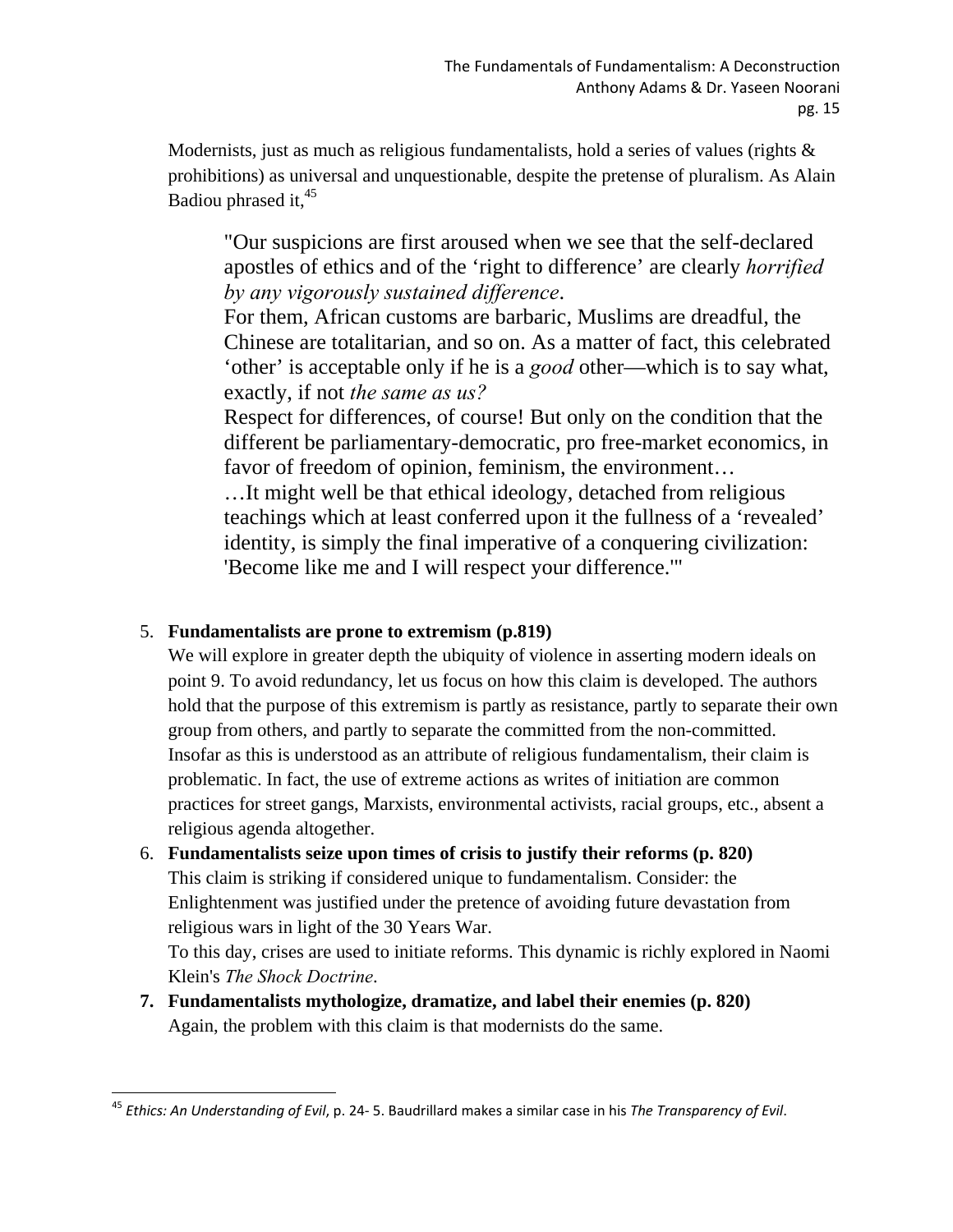We have already examined here that the branding of a group as "fundamentalist" is more political than theoretical. We have also suggested that the spectre of terrorism is similarly used. In the aftermath of World War II, there was the secular witch hunt of the "Red Scare," with all of the characitures of communists implicit thereto. During World War II, such mythologizing occurred on all sides of the war.

#### 8. **Fundamentalists set exclusionary boundaries (p. 821)**

Modernists also sort people into their "in group," vs. the "out group." This tradition has a long secular precedent. Again, Hegel's *Philosophy of History* demonstrates these tendencies *par excellance*. Later, colonialism would be largely justified through the claim that it was the "white man's burden" to "culture" the "uncivlized." Edward Said critiqued these attitudes in his *Orientalism*.

Again, during the Cold War, the world was divided into "the Free World" and "the Iron Curtain." After the collapse of the Soviet Union, the distinction was between the modern states and "the Third World" (later rephrased as "the Developing World"). In the wake of 9/11, the narrative has increasingly been that we are in the midst of a "Clash of Civilizations," between the West and Islam.

And all of this is ignoring racial segregation which existed within this country as a matter of law until 1954 (Brown v. the Board of Education), and persists in many neighborhoods and institutions unofficially.

#### **9. Fundamentalists are seized by missionary zeal (p. 822)**

Again, this is not a feature unique to religion. The institution of modernity was achieved as a result of secular crusades, secular inquisitions, and forced conversions. This pattern continues to present day, wherein democracies and free markets are instituted at gunpoint in the aftermath of Western invasions into "developing nations," and "failed states."

Additionally, there is a wave of militant atheists (Harris, Dawkins, et al.) who aggressively attempt to discredit religion.

10. **Fundamentalists want to replace the existing structure with an alternative and comprehensive system** (p. 824)

The fact that modernists no feel a pressing need to do this in the "modern world," is a testament to their previous success in doing so. After all, what were the Reformation, the Enlightenment, or the Napoleonic Wars other than an attempt to do just this? But again, the modernists have not felt content with converting their own territories— they have attempted to impose their model on large swaths of the world.

#### 11. **Fundamentalists use ideologies as a weapon against a hostile world (p. 826)**  We have previously discussed modernist attempts at spreading democracy & free markets through the sword. However, even the Zionist movement was initially secular, and radically irreligious.<sup>46</sup>

 <sup>46</sup> *The Battle for God*, p. 200‐ 7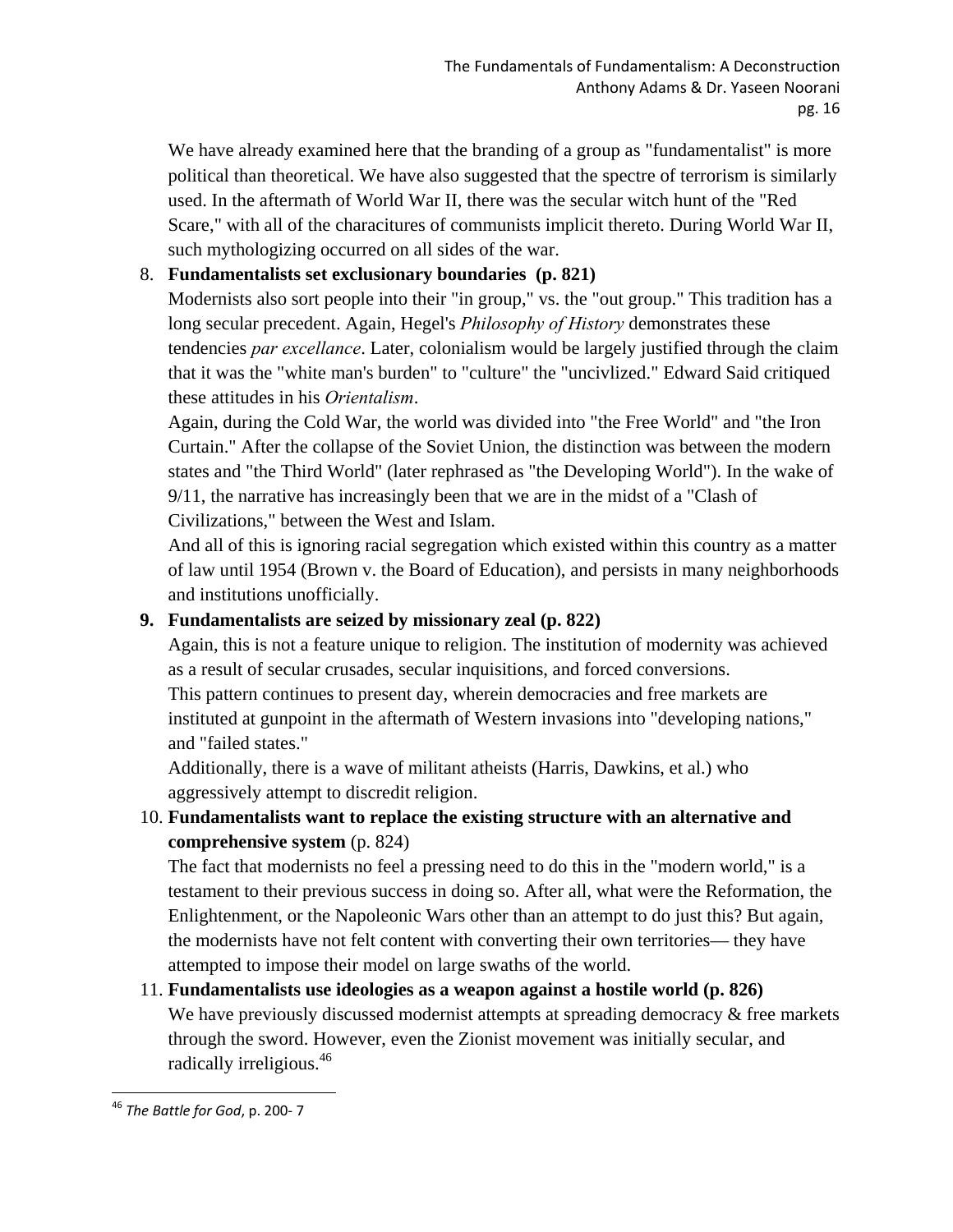#### 12. **Fundamentalist movements are guided by charismatic, authoritarian leaders (p. 826)**

Again, this is typical of virtually all social movements, including modernist and secular ones. Consider that the Reign of Terror was overseen by Robespierre. Attaturk, Reza Shah, Lenin, and Mao oversaw similar modernizing/ secularizing revolutions in Turkey, Iran, Russia, and China respectively.

#### 13. **Fundamentalism is a strategy used by religious people to preserve their sense of identity (p. 835)**

We have previously established that the intent of the fundamentalists is not to preserve, but to refashion. And insofar as fundamentalism is used as an identity signifier, this is not a strictly religious phenomenon: all ideologies function in this way.

#### 14. **Fundamentalism, as a religious movement, requires a corresponding political movement (p. 837)**

The authors augment this work with the further claim that fundamentalist leaders were often supported by colonial powers as a means of controlling local populations (p. 827). A similar view was affirmed by Marsden in his *Fundamentalism and American Culture*. However, religious fundamentalism not *inherently* a political phenomenon. Consider, in the aftermath of the Scopes Trials and the cataclysms (Depressions, World Wars, Cold War, etc.) of the first half of the  $20<sup>th</sup>$  Century, the fundamentalists had largely withdrawn from social involvement, focusing instead on familial development and cultivating their personal morality. C.F. Henry's The Uneasy Conscience of Modern Fundamentalism was largely a call to fundamentalists to re-engage with the world and seek to change it on a large scale.

#### **Conclusions**

 We have explored here how the Enlightenment ideal was, itself, an evangelical interpretation of Greek rationalism. We have seen how the modern world was ushered in through a series of secular inquisitions and crusades.<sup> $47$ </sup> And despite the global cataclysms which followed, there remains an almost providential confidence in the impending success of the modern project; exacerbated in light of the so called "Arab Spring," despite the dissonance between the narrative and the reality of these uprisings: <sup>48</sup>

 Economists anthropomorphize "the Market," as though it were a singular entity with agency (like a deity), discussing what the Market wants to see, what it expects, how it feels, etc.

<sup>47</sup> Demonstrations which are provided in greater detail in my aforementioned, "A Brief History of Modernity." 47Demonstrations which are provided in greater detail in my aforementioned, "A Brief History of Modernity." <sup>48</sup> This dichotomy is explored and explained in my, "The Arab SpringTM : All *Rights* Reserved.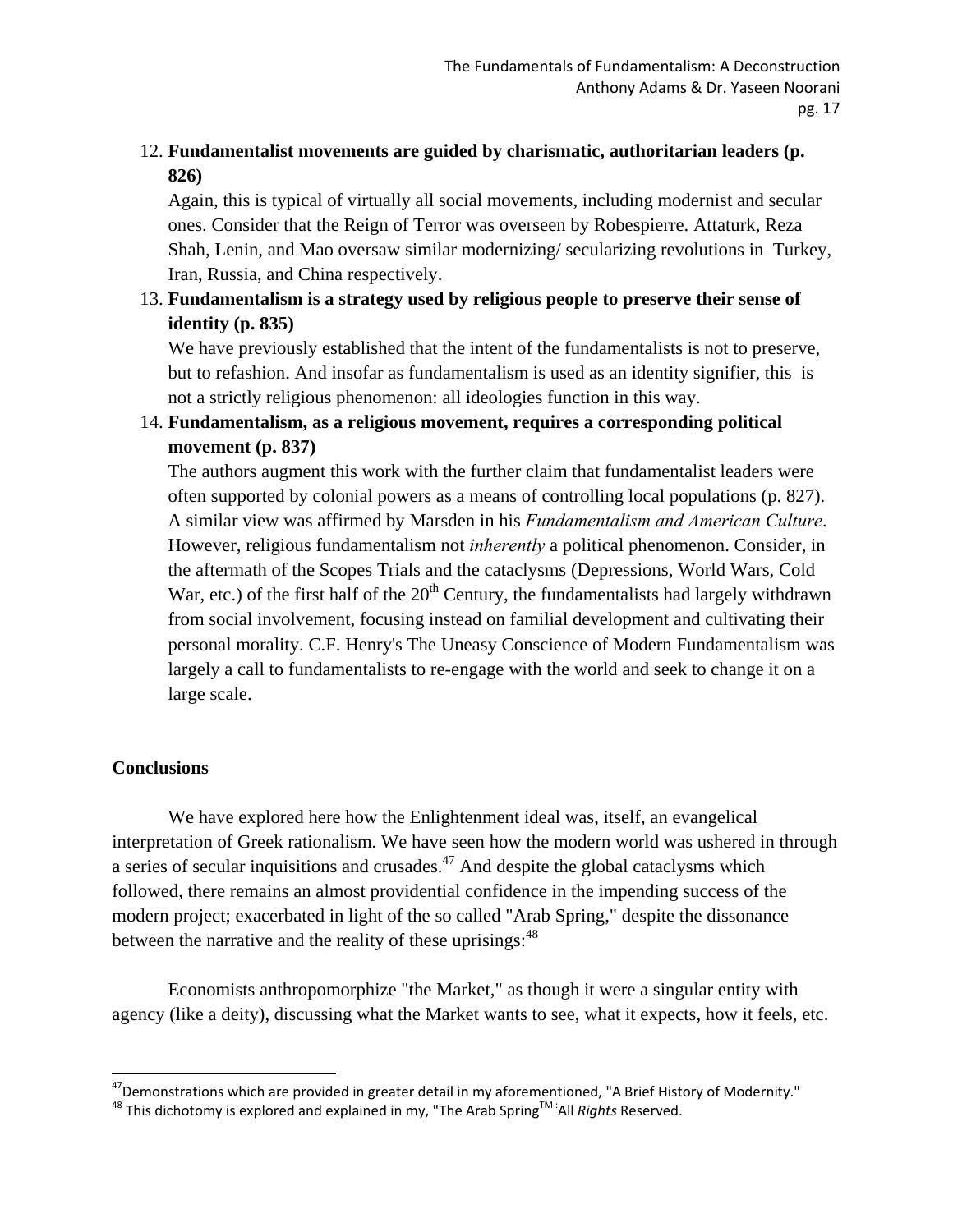There is an accompanying eschatology, wherein the good (hard-working, ambitious, innovative) are rewarded with wealth and influence, while the evil (dependent, complacent, criminal) are punished with poverty and incarceration. There remains an imperative to open new markets and spread Western values, which have been framed as *universal* rights. Violence and coercion remain the primary methods of spreading and enforcing these values.

 And so it seems as though the conclusions of the Fundamentalism Project are subject to the most embarrassing sort of critique: after defining religious fundamentalism in opposition to the modernity, it seems as though their description of fundamentalists would apply equally to modernists as religious ideologues. One may attempt to circumvent this problem by claiming that we should not look these characteristics individually, but collectively. A group is fundamentalist insofar as it meets all (or most) of these criteria. But even here, their description fails to capture the essence of religious fundamentalism; excepting question-begging attributes (such as a feeling of jealousy towards the modern world), their characteristics end up describing mass movements, in general.<sup>49</sup> Of course, mass movements will be fundamentalist (by our definition) insofar as they are reliant upon ideology, however they certainly need not be *religious*. Conversely, an individual can be a religious fundamentalist without participating in any mass movement.

 Between modernity and fundamentalism, it is difficult to assert which of the two is more basic (i.e. which had causal primacy). It will be beyond the purview of this paper to explore that question. However, we can be sure of a few things:

- 1. The relationship between modernity and fundamentalism is, an always has been, one of synergism, not antagonism.
- 2. This relationship has a long history, which dates back to their common origin.
- 3. The two are mutually dependent: there would be no modern world without fundamentalism, nor could fundamentalism flourish in a pre-modern world.
- 4. Moving forward, as the world grows more modern, fundamentalism will only become more prominent and more prevalent.

Ergo, we must rethink what it *means* to combat fundamentalism; and therefore, the value of modernization, as well.

<sup>49</sup> In fact, Eric Hoffer's *The True Believer: Thoughts on the Nature of Mass Movements* utilizes virtually all of the traits examined here in describing popular uprisings and their adherents.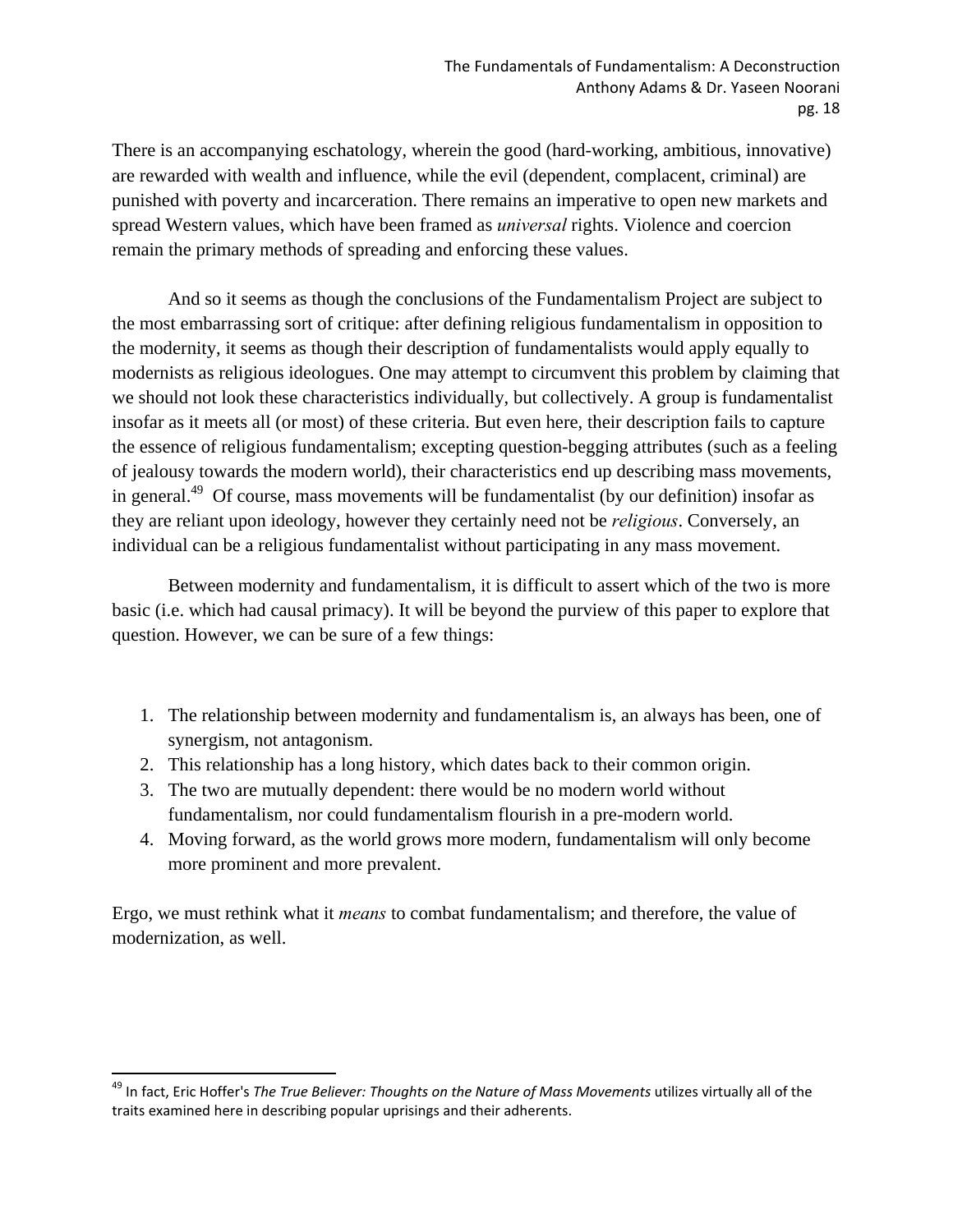# **References**

Ali, Tariq. *The Clash of Fundamentalisms: Crusades, Jihads, and Modernity*. Verso, 2003.

Armstrong, Karen. *The Battle for God: A History of Fundamentalism*. Random House Publishing Group, 2001.

- Asad, Muhammad. *The Message of the Qur'an: the Full Account of the Revealed Arabic Text Accompanied by Parallel Transliteration*. The Book Foundation, 2008.
- Asad, Talal. *Formations of the Secular: Christianity, Islam, and Modernity*. Stanford University Press, 2003.

Badiou, Alain. *Ethics: An Essay on the Understanding of Evil*. Verso, 2002.

- Barber, Benjamin. *Jihad v. McWorld: Terrorism's Challenge to Democracy*. Ballantine Books, 1996.
- Baudrillard, Jean. *The Agony of Power*. Semiotext(e), 2010.
- Baudrillard, Jean. *The Transparency of Evil: Essays on Extreme Phenomena*. Verso, 2009.
- Berman, Marshall. *All that is Solid Melts into Air: The Experience of Modernity*. Penguin, 1988.

Fukuyama, Francis. *The End of History and the Last Man*. Free Press, 2006.

Fukuyama, Francis. "The West Has Won: Radical Islam Can't Beat Democracy and Capitalism; We're Still at the End of History." *The Guardian*, 10/10/2001. http://www.guardian.co.uk/world/2001/oct/11/afghanistan.terrorism30

Gillespie, Michael. *The Theological Origins of Modernity*. University of Chicago Press, 2009.

- Hegel, G.W.F. *The Philosophy of History*. Theophania Publishing, 2011.
- Henry, Carl F. *The Uneasy Conscience of Modern Fundamentalism*. William B. Eerdmans Publishing Company, 1947.
- Hodgson, Marshall. *The Venture of Islam, Vol. 3: The Gunpowder Empires and Modern Times*. University of Chicago Press, 1977.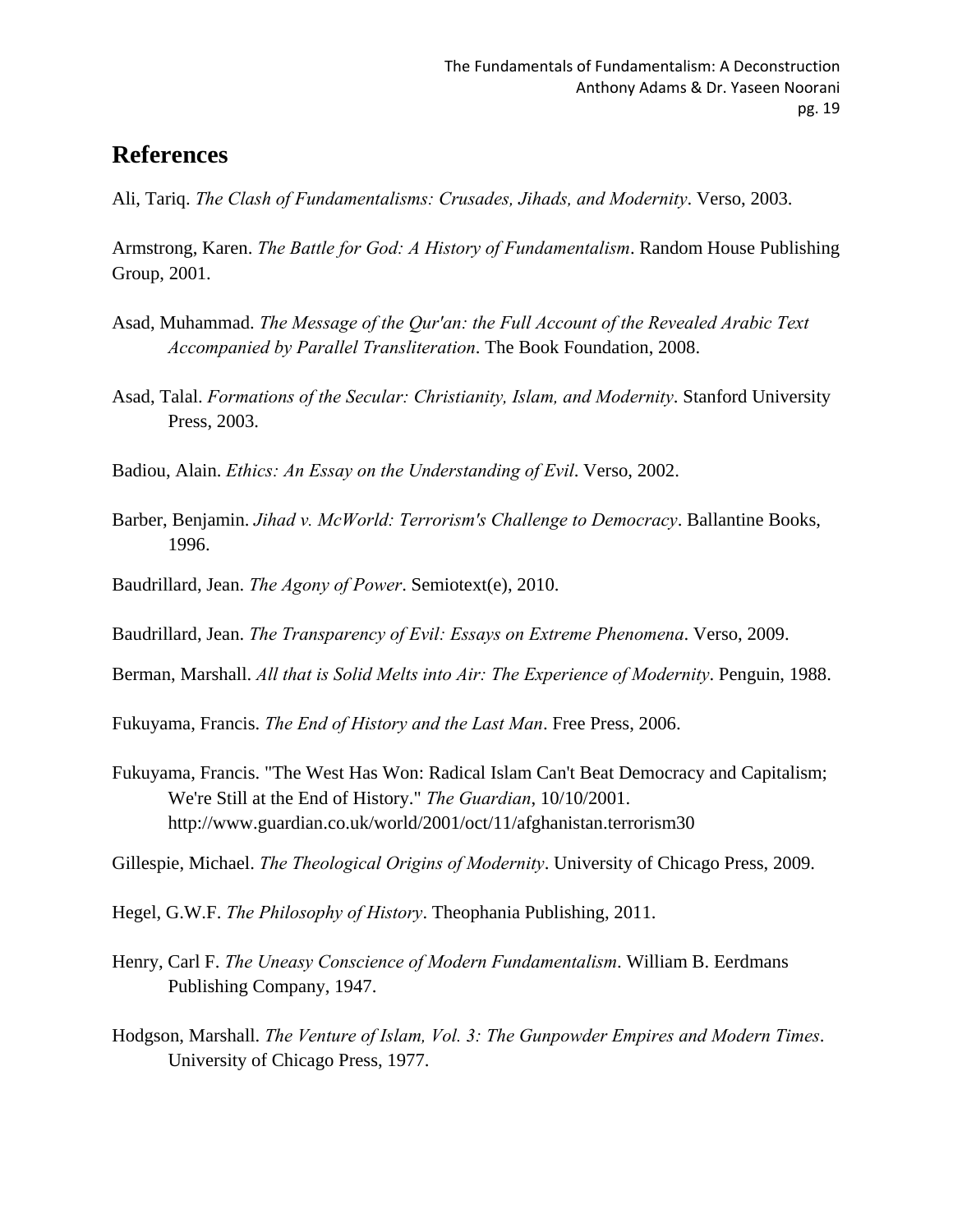- Hoffer, Eric. *The True Believer: Thoughts on the Nature of Mass Movements*. Harper & Row Publishers, Inc, 1951.
- Klein, Naomi. *The Shock Doctrine: The Rise of Disaster Capitalism*. Picador, 2008.
- Lakoff, George. *The Political Mind: A Cognitive Scientist's Guide to Your Brain and Its Politics*. Penguin, 2009.
- Lawrence, Bruce. *Defenders of God: The Fundamentalist Revolt Against the Modern Age*. Harper & Row Publishers, Inc, 1989.
- Lewis, Bernard. *What Went Wrong? The Clash Between Islam and Modernity in the Middle East*. Harper Perennial, 2003.
- Marsden, George. *Fundamentalism and American Culture, 2nd ed*. Oxford University Press, 2006.
- Marty, Martin & R. Scott Appleby. *Fundamentalisms Observed*. "Conclusion: An Interim Report on a Hypothetical Family." University of Chicago Press, 1991. p. 814- 842.
- Mernissi, Fatima. *Islam and Democracy: Fear of the Modern World*. Basic Books, 2002.
- Nisbett, Richard. *The Geography of Thought: How Asians and Westerners Think Differently and Why*. Free Press, 2004.
- al-Obaidi, Muhammad, Nassir Abdullah & Scott Helfstein. "Deadly Vanguards: a Study of al- Qaeda's Violence Against Muslims. *Combating Terrorism Center at West Point, Occasional Paper Series*, 12/1/2009. http://www.ctc.usma.edu/posts/deadly-vanguards-a-study-of-al-qaidas-violence-against muslims
- Pape, Robert. *Dying to Win: The Strategic Logic of Suicide Terrorism*. Random House Trade Paperbacks, 2006.
- Qutb, Sayiid. *Milestones*. Dar al-Ilm. Damascus, Syria.
- Said, Edward. *Orientalism*. Vintage, 1979.
- Sheuer, Michael. *Imperial Hubris: Why the West is Losing the War on Terror*. Potomac Books Inc, 2009.